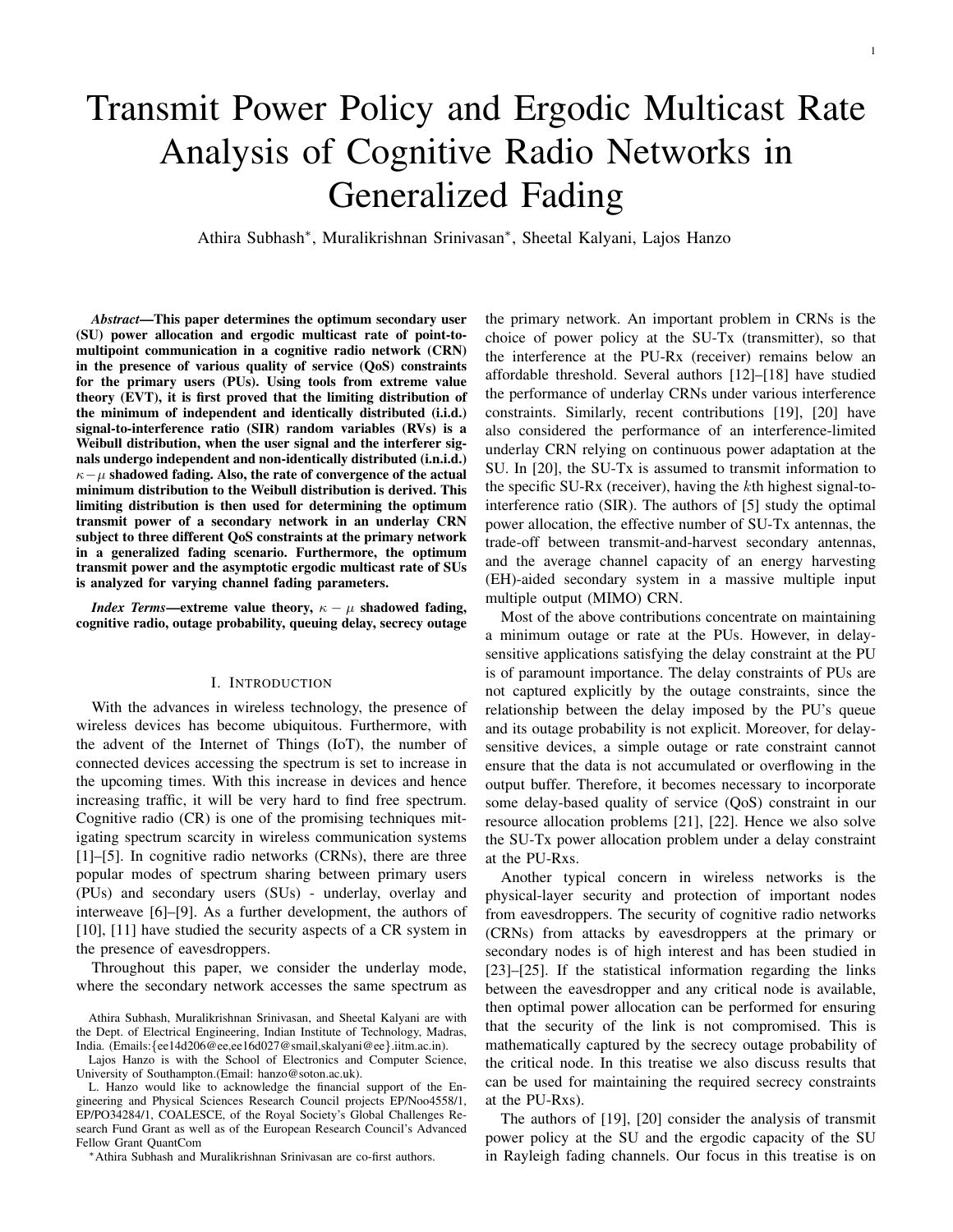extending these results to general fading scenarios. At the time of writing, generalized multipath fading models such as the  $\kappa - \mu$  and the  $\eta - \mu$  fading distributions are generating significant research interests [26]. They model the small-scale variations in the fading channel in line of sight (LOS) and non-line of sight (NLOS) conditions respectively [27]. To investigate the effects of shadowing on the dominant LOS component, the authors of [27] and [28] have developed a generalization of the shadowed Rician fading called the  $\kappa - \mu$ shadowed fading model. The  $\kappa - \mu$  shadowed fading has been shown to unify the  $\kappa - \mu$  and  $\eta - \mu$  fading models [29] and to have a wide variety of applications ranging from landmobile satellite systems to device-to-device communication [28]. Performance metrics conceived for generalized fading have been studied extensively in [30]–[45]. Recently, the authors of [46] studied the exact outage and rate expressions in an interference-limited scenario.

Calculating the outage/secrecy/queuing delay constraints over several PU-Rx requires the knowledge of the cumulative distribution function (CDF) of the minimum SIR among the mulicast users [19], [20]. Furthermore, the ergodic rate of the multicast scheme in the secondary network is determined directly by the SIR of the weakest user. Now, if we have to evaluate the exact expression for the complementary cumulative distribution function (CCDF) of minimum of say L random variables (RVs), we have to evaluate the product of the CCDF of  $L$  such RVs. Note that the expressions for the probability distribution function (PDF)/CDF of signal to interference ratio (SIR)/signal to noise ratio (SNR)/signal to interference plus noise ratio (SINR) in generalized fading scenarios have complicated expressions [32], [37]–[41], [43], [44], [46]. Hence, evaluating the exact expression of the statistics of extremes is difficult, particularly for moderate to large values of  $L$  [51]. Thus, it is imperative that a simple limiting distribution is found for the minimum of SIR RVs in generalized fading scenarios.

Tools from Extreme Value Theory (EVT) are commonly used for characterizing the distributions of extremes and the peaks over thresholds. A brief list of some of the key literature using EVT for studying the limiting distribution of SIR in wireless systems is available in [51]. Against this backdrop, in this contribution we use EVT to determine the power adaptation at the SU underlay in an CRN, subject to specific QoS constraints for the PUs. We also use EVT for determining the ergodic multicast rate of the SUs. In Table I, we provide a bold summary and comparison of the seminal literature relying on system models similar to our scenario. Our main contributions in this paper are as follows:

- Assuming that the user signal and the interferer signal undergo independent and non-identically distributed (i.n.i.d.)  $\kappa-\mu$  shadowed fading, we prove that the limiting distribution of the minimum of  $L$  such independent and identically distributed (i.i.d.) SIR RVs is a Weibull distribution.
- We also derive the rate of convergence of the actual distribution of the minimum SIR to the derived asymptotic distribution.
- Using the limiting distribution derived, we determine a

closed form expression for the optimum power to be used at the SU-Txs while the PU-Rx are subjected to three different QoS constraints.

• Furthermore, we derive expressions for the ergodic multicast rate of point-to-multipoint communications in the secondary network.

Note that the results presented above can be readily used for the analysis of many other common channel fading models, which are special cases of the  $\kappa - \mu$  shadowed fading.

#### II. SYSTEM MODEL

We consider a CR scenario where the PU network consists of a PUTx serving M multicast PU-Rxs and a SU network that consists of a SU-Tx serving  $L$  multicast SURxs. Here, all the devices have a single antenna for transmission/reception. Furthermore, here we assume that the SUTx sends common multicast information to all the SU-Rxs in the underlay mode. Since an underlay mode is considered, the SU-Tx has to rely on continuous power adaptation strategy for satisfying the QoS constraints at the PU-Rxs. The channel power gains of the links PUTx  $\rightarrow$  PURx<sub>m</sub>, for  $m = 1, 2, \mathcal{M}$  and SUTx  $\rightarrow$ SUR $x_l$ , for  $l = 1, 2, L$  are denoted by  $h_m$ , for  $m = 1, 2, M$ and  $g_l$ , for  $l = 1, 2, L$ , respectively. Similarly,  $\alpha_m$  and  $\beta_l$  are the channel power gains of the interference links  $SUTx \rightarrow PURx_m$  and  $PUTx \rightarrow SURx_l$ , respectively. All the channels are considered to undergo  $\kappa - \mu$  shadowed fading. Furthermore, we consider an interference-limited system, where the noise power at each of the SU-Rx (or PU-Rx) is negligible compared to the interference power received from the PU-Tx (or SU-Tx). The authors of [19], [20] consider a similar system model except for the fact that they assume Rayleigh faded channels. Furthermore, the authors of [20] consider only one PU-Rx. The instantaneous SIRs at the mth PUR<sub>x</sub> and *lth* SUR<sub>x</sub> are

$$
\gamma_{m,p} = \frac{P_p h_m}{P_s \alpha_m}, \quad m = 1, ..., M,
$$
 (1)

and

$$
\gamma_{l,s} = \frac{P_s g_l}{P_p \beta_l}, \quad l = 1, ..., L,
$$
\n(2)

respectively. Here,  $P_p$  is the PUTx transmit power,  $P_s$  is the instantaneous SUTx transmit power and  $\{h_m, \alpha_m, g_l, \beta_l; m =$  $1, 2, , M, l = 1, 2, , L$  are  $\kappa - \mu$  shadowed random variables (RVs). A  $\kappa - \mu$  shadowed RV X with parameters  $(\kappa, \mu, m, \bar{x})$ has the following pdf [27]:

$$
f_X(x) = \frac{x^{\mu-1}}{\theta^{\mu-m}\lambda^m \Gamma[\mu]} e^{-\frac{x}{\theta}} {}_1F_1\left(m,\mu,\frac{x}{\theta}-\frac{x}{\lambda}\right), \ x \ge 0
$$
\n(3)

where  $_1F_1(.)$  is the confluent hypergeometric function,  $\Gamma[.]$ is the gamma function,  $\theta = \frac{\bar{x}}{2\pi}$  $\frac{\bar{x}}{\mu(1+\kappa)},\ \lambda=\frac{(\mu\kappa+m)\bar{x}}{\mu(1+\kappa)m}$  $\frac{(\mu + \kappa)^{\alpha}}{\mu(1 + \kappa)m}$  and  $\bar{x} = \mathbb{E}[X]$ . Here,  $\mathbb{E}[.]$  represents the expectation of a RV. Throughout this paper we assume that the CSIs of the links are not estimated frequently, but the statistics of the signal and interference links are known at the transmitters.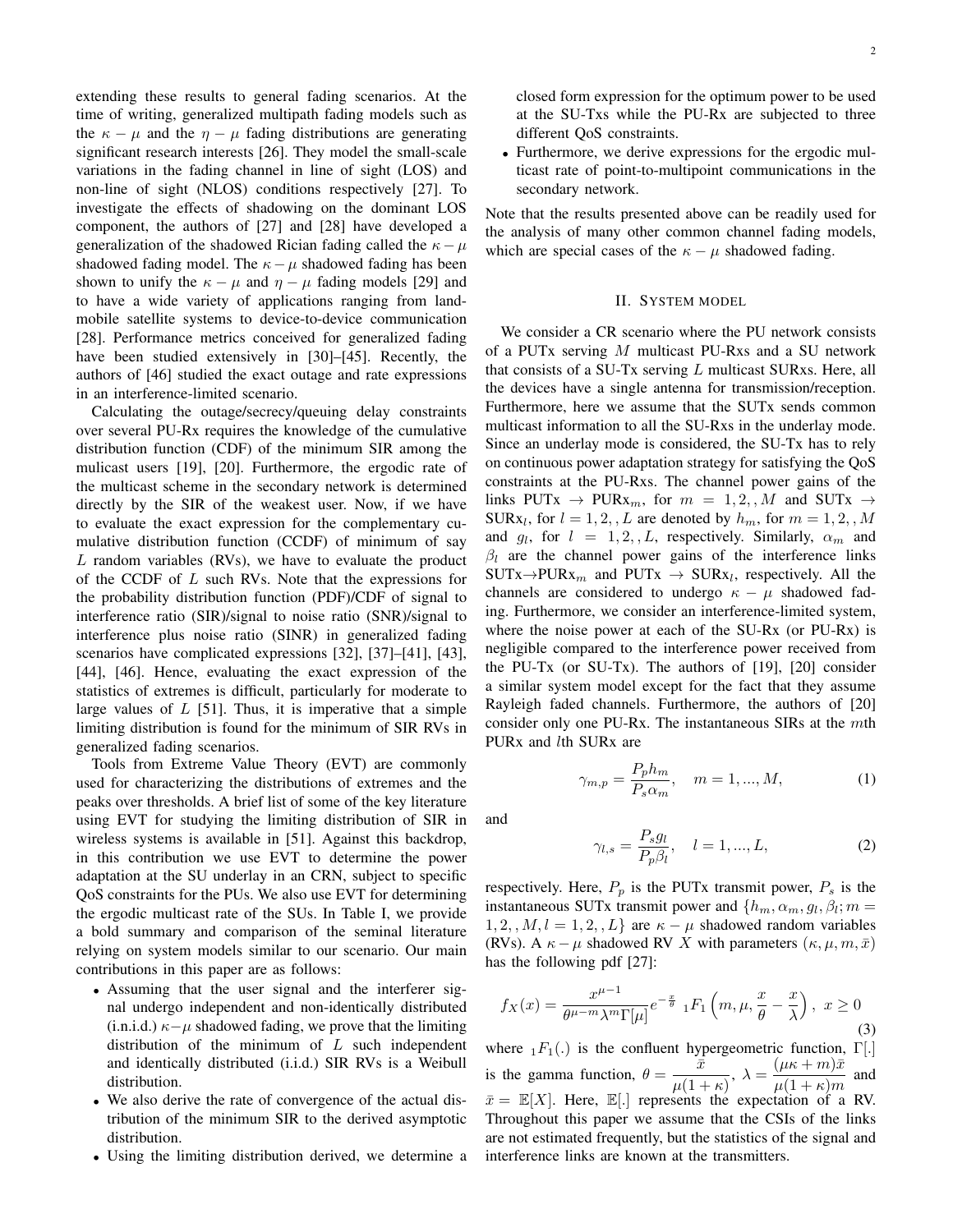|                                                   | Our model                                                                      | $[20]-2019$                                        | $[47] - 2018$           | $[19] - 2016$            | $[48] - 2015$            | $[15]-2011$                | $[49] - 2016$              | $[50]-2015$                |
|---------------------------------------------------|--------------------------------------------------------------------------------|----------------------------------------------------|-------------------------|--------------------------|--------------------------|----------------------------|----------------------------|----------------------------|
| No of PU-Rx                                       | Multiple                                                                       | Single                                             | Single                  | Multiple                 | Multiple                 | Single                     | Single                     | Single                     |
| No of SU-Rx                                       | Multiple                                                                       | Multiple                                           | Single                  | Multiple                 | Single                   | $\overline{\text{Single}}$ | $\overline{\text{Single}}$ | $\overline{\text{Single}}$ |
| $\mathbf{I} \mathbf{/} \mathbf{S}^1$              | S                                                                              | $Su-Tx$<br>to<br>Pu-Rx:I,<br>Rest of the<br>links: | both                    | S                        | Ι                        | -                          | Ι                          | S                          |
| Channel<br>Fading                                 | $\kappa - \mu$ shad-<br>owed                                                   | Nakagami                                           | Rayleigh                | Rayleigh                 | Nakagami                 | $\overline{a}$             | ٠                          | Rayleigh                   |
| I-Pu-Tx <sup>2</sup>                              | ✓                                                                              | ✓                                                  | Х                       | ℐ                        | x                        | ✓                          | ✓                          | ✓                          |
| QoS<br>constraints                                | Probability<br>of<br>outage<br>Pu-Rx.<br>at<br>secrecy<br>outage,<br>Delay QoS | Interference<br>to Pu-Rx                           | X                       | Interference<br>to Pu-Rx | $\overline{\phantom{a}}$ | Interference<br>to Pu-Rx   | Secrecy<br>outage          | Delay QoS                  |
| $\overline{of}$<br>Usage<br><b>EVT</b>            | ✓                                                                              | ✓                                                  | Х                       | x                        | x                        | Х                          | x                          | $\overline{\mathbf{x}}$    |
| <b>Expression</b><br>for<br>secondary<br>capacity | ✓                                                                              | $\overline{\mathsf{x}}$                            | $\overline{\mathsf{x}}$ | ✓                        | $\overline{\mathsf{x}}$  | $\overline{\mathsf{x}}$    | $\overline{\mathsf{x}}$    | $\overline{\mathbf{x}}$    |

TABLE I: Comparison with existing literature.

## III. SECONDARY USER POWER CONTROL POLICY

In the underlay mode, the SU-Tx transmits over the same frequency as the PU-Tx, even when the PU-Tx is active. Simultaneous transmission occurs as long as the QoS degradation at the PU-Rx due to the interference imposed by the SU-Tx is tolerable. This QoS degradation in the primary network is quantified by means of different constraints at the PU-Rxs. In this contribution, we consider the following three QoS constraints :

- Outage constraint at the PU-Rxs,
- Queuing delay constraint at the PU-Rxs,
- Secrecy outage constraint at the PU-Rx.

In the subsequent subsections we discuss each of these constraints separately.

## *A. Outage constraint at the PU-Rx*

Here, the SU-Tx must transmit at a power that keeps the outage at each of the PU-Rx below a predetermined level. Thus, transmit power policy at the SU-Tx can be mathematically formulated as follows [19], [20],

$$
\max P_s,\tag{4a}
$$

$$
\text{s.t. } \mathbb{P}\{\gamma_{m,p}(P_s) \le \gamma_0\} \le p_0, \quad \forall \ m = 1, ..., M \tag{4b}
$$

$$
P_s \le P_{s,\text{max}},\tag{4c}
$$

where  $p_0$  is the maximum tolerable outage at each of the PU-Rx and  $\gamma_0$  is the minimum desired SIR at the PU-Rx for a fixed PU transmit power  $P_p$ . The outage constraint in (4b) is equivalent to the condition where  $PU-Rx_m$  with the lowest SIR satisfy the outage constraint. Hence, the power policy of SU-Tx can be alternatively formulated as

$$
\max P_s \tag{5a}
$$

$$
\text{s.t. } \mathbb{P}\{\min_{1\leq m\leq M} \gamma_{m,p}(P_s) \leq \gamma_0\} \leq p_0 \tag{5b}
$$

$$
P_s \le P_{s,\text{max}}.\tag{5c}
$$

Substituting the fading coefficients from (1) into (5b), we obtain

$$
\max P_s \tag{6a}
$$

$$
\text{s.t. } \mathbb{P}\left\{\min_{1\leq m\leq M} \frac{h_m}{\alpha_m} \leq \gamma_0 \frac{P_s}{P_p}\right\} \leq p_0. \tag{6b}
$$

$$
P_s \le P_{s,\text{max}}.\tag{6c}
$$

Here,  $\{h_m; m = 1, \dots, M\}$  and  $\{\alpha_m; m = 1, \dots, M\}$ are sets of i.i.d.  $\kappa - \mu$  shadowed RVs with fading parameters  $(\kappa_p, \mu_p, m_p, \bar{h}_p)$  and  $(\kappa_{p,s}, \mu_{p,s}, m_{p,s}, \bar{\alpha}_{p,s})$  respectively. Note that a more realistic model would rely on non-identical links between the transmitter and multiple receivers. However, analyzing this scenario is intractable due to the complex nature of the CCDF in generalized fading scenarios. The assumption of identical links holds true in scenarios where the users are in a stationary environment, such as ad-hoc networks in buildings or in case of slowly moving users [19]. Similar, simplified models are widely used for the performance analysis of CR systems [19], [20], [52]–[54]. The abovementioned contributions analyze the performance of different CR systems assuming identical links between the transmitters and receivers. Therefore, even the study of the statistics of the minimum SIR over i.i.d. links is relevant and will hopefully serve as a spring-board for more general analysis.

To determine the optimum value of  $P<sub>s</sub>$  that satisfies the outage constraint in (5b), we have to determine the CDF of the minimum of SIR RVs in a  $\kappa-\mu$  shadowed fading environment. Note that, we can evaluate this using the CDF of the minimum of ratio of two  $\kappa - \mu$  shadowed RVs as given in (6b). The exact distribution of the minimum of any set of i.i.d. RVs  $\gamma_{\text{min}} =$  $\min\{\gamma_1, \gamma_2, \cdots, \gamma_M\}$ , where  $\gamma_i \sim F_\gamma(z)$ ;  $\forall i \in \{1, \cdots, M\}$ is given by

$$
F_{\gamma_{\min}}(z) = 1 - (1 - F_{\gamma}(z))^M.
$$
 (7)

Hence, to evaluate the CDF in (6b), we have to evaluate the  $M<sup>th</sup>$  power of the CCDF of ratio of  $\kappa-\mu$  shadowed RVs. The exact expression for the CDF of ratio of  $\kappa - \mu$  shadowed RVs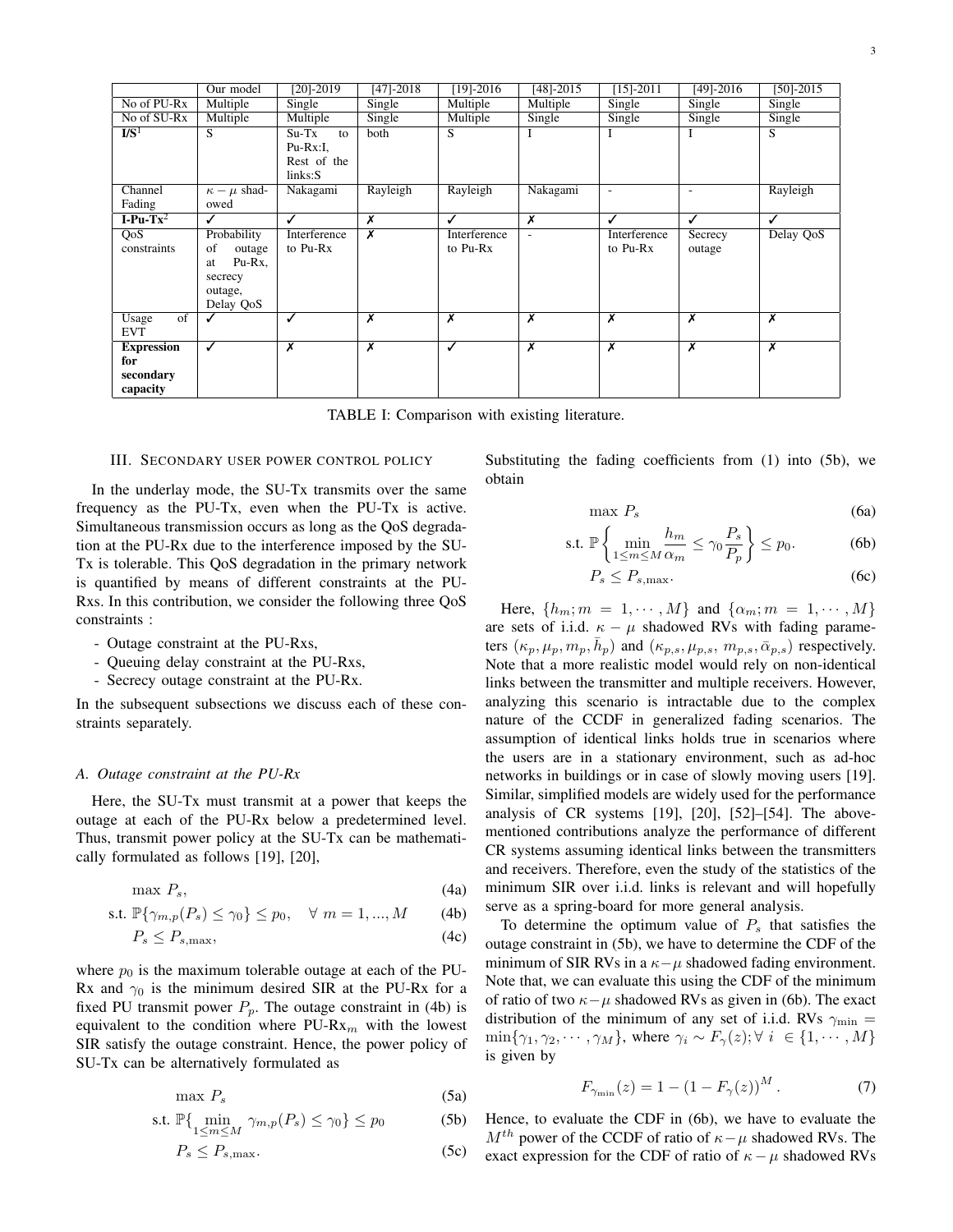is given in terms of an infinite sum of the Lauricellas function of the fourth kind in [55, Eq. 3], [46]. The complex nature of the CDF  $F_{\gamma}(z)$  makes the evaluation of the  $M^{th}$  power of the CDF difficult. Now, even if we find an approximation for the CDF of  $\gamma$ , any small error in the computation of  $F_{\gamma}(z)$  will become amplified due to the exponent to which it is raised and hence it will make the corresponding distribution function less accurate. Note that even if we compute the exact distribution for large values of  $M$ , it will not be possible to derive any meaningful inference from them owing to the complex nature of those expressions.

On the other hand, if we have a simple limiting distribution for (7), which closely approximates the CDF values for moderate and large values of  $M$ , we can obtain a closed-form expression for the optimum  $P_s$  that satisfies (6b). For small values of M we can still use the exact CDF of the minimum. Therefore, using tools from EVT, we formulate the following theorem to determine the limiting distribution of (7), when  $\gamma$  is the SIR in an  $\kappa - \mu$  shadowed fading environment. We then use this theorem to evaluate the probability expression in (6b) and hence obtain a closed-form expression for the optimum  $P_s$ . A similar approach is used for determining the ergodic multicast rate of the secondary users in [20] for Rayleigh faded channels. To the best of our knowledge, no previous work has used EVT to simplify the outage constraints at the PU-Rx in a generalized fading scenario.

Theorem 1. *Consider* K *i.i.d. SIR RVs of the form*

$$
\gamma_k = \frac{d_k}{\sum\limits_{j=1}^N c_{j,k}},\tag{8}
$$

 $\Box$ 

*where*  $\{d_k; 1 \leq k \leq K\}$  *are i.i.d.*  $\kappa - \mu$  *shadowed RVs with parameters*  $(\kappa, \mu, m, \bar{x})$  *and*  $\{c_{j,k}; 1 \leq j \leq N\}$  *are i.n.i.d.*  $\kappa - \mu$  *shadowed RVs, with parameters*  $(\kappa_j, \mu_j, m_j, \bar{x}_j)$  $∀ k ∈ {1, · · · , K}$ *, for*  $j ∈ {1, · · · , N}$ *. Here, N is the number of interferers. The asymptotic distribution of*  $\gamma_{\min}^K = \min \{gamma_1, \gamma_2, ..., \gamma_K\}$  *is a Weibull distribution having the shape parameter*  $v = \mu$  *and scale parameter*  $a_K = F_\gamma^{-1}\left(\frac{1}{K}\right)$ , where  $F_\gamma(z)$  is the common CDF of i.i.d. *RVs*  $\gamma_k$ *. Let,*  $\gamma_{\min} = \lim_{K \to \infty} \gamma_{\min}^K$ *, then we have,* 

$$
F_{\gamma_{\min}}(z) = \begin{cases} 1 - exp(-(z/a_K)^v), & z \ge 0, \\ 0, & z < 0. \end{cases}
$$
(9)

*Proof.* Please refer to Appendix A for the proof.

To evaluate  $a_K$ , an approximation of the CDF  $F_\gamma(z)$ relying on the Lauricella function of the forth kind given by [46, Eqn 8] is used. Furthermore, [46] gives bounds on the truncation error and shows that the CDF is well approximated by the proposed expression. Finally, the MATLAB code for evaluating Lauricellas function of the fourth kind is available in [56].

Note that the above expression is simpler to evaluate than the actual CDF of the minimum as given in (7). Fig.1 shows the simulated and theoretical asymptotic CDF of minimum over  $K = 20$  SIR RVs for different system parameters. Here, cases 1, 2 and 3 correspond to the channel fading parameters as given in Table II. The results indicate that the asymptotic results are close to the true minimum distribution even for the cases where the minimum is evaluated over moderate-length sequences, such as  $K = 20$ .

| $\text{Case }#$ | $\overline{ }$ | $_{m}$ | $\mathbf{r}$ .<br>n <sub>i</sub> | $\cdots$ | $m_i$ |
|-----------------|----------------|--------|----------------------------------|----------|-------|
|                 |                |        |                                  |          |       |
|                 |                |        | ∩                                |          |       |
|                 |                |        |                                  |          |       |

TABLE II: Simulation parameters used for Fig.1.

Further, to better quantify mathematically the decrease in gap between the theoretical and simulated values of CDF as  $K$  increases, we have derived the rate of convergence of the asymptotic minimum distribution to the corresponding Weibull distribution. We now give the rate of convergence for our case through the following theorem.

**Theorem 2.** *The rate of convergence of*  $F_{\gamma_{\min}^K}(z)$  *to the Weibull distribution is*<br> $\mathcal{O}(K^{-\mu^{-1}} + K^{-1})$ −1

$$
\mathcal{O}\left(K^{-\mu^{-1}} + K^{-1}\right) \text{ where } \gamma_{\min}^K = \min\{\gamma_1, \cdots, \gamma_K\}.
$$
  
*Proof.* Please refer to Appendix B for the proof.

From this result, we observe that the rate of convergence depends on the length of the sequence  $K$  and the source fading parameter  $\mu$ . The simulated and theoretical distribution are expected to be closer for large values of  $K$ . Further, the convergence will be faster for smaller values of  $\mu$ , the number of multi paths in the source to desired receiver link.

Using this asymptotic distribution, we can now determine the optimum  $P_s$ , when the number of PU-Rxs  $M$ , is moderate to large. To evaluate the CDF of  $\gamma_{\text{min},p}$  :=  $\lim_{M\to\infty} \min_m$  $\left\{\frac{h_m}{\alpha_m}; m = 1, \cdots, M\right\}$  (to approximate (6b)), we now substitute  $N = 1$ ,  $K = M$ ,  $(\kappa, \mu, m, \bar{x}) =$  $(\kappa_p, \mu_p, m_p, \bar{h}_p), \; (\kappa_1, \mu_1, m_1, \bar{x}_1) \; = \; (\kappa_{p,s}, \mu_{p,s}, m_{p,s}, \bar{\alpha}_{p,s}),$  $a_K = a_M = F_\gamma^{-1}\left(\frac{1}{M}\right)$  and  $v = \mu_p$  in Theorem 1<sup>3</sup>. Hence, we have (5b) is equivalent to the following,

$$
1 - \exp\left(-\left(\frac{\gamma_0 P_s}{P_p a_M}\right)^{\mu_p}\right) \le p_0. \tag{10}
$$

Further rearrangement of (10) gives,

$$
P_s \le \frac{P_p a_M}{\gamma_0} \left[ -\ln(1 - p_0) \right]^{1/\mu_p} . \tag{11}
$$

The largest  $P<sub>s</sub>$  that satisfies the above constraint is given by

$$
P_s^+ = \frac{P_p a_M}{\gamma_0} \left[ -\ln(1 - p_0) \right]^{1/\mu_p} . \tag{12}
$$

<sup>3</sup>Here,  $F_{\gamma}(z)$  is evaluated using (??) for  $N = 1$ . Even if we consider multiple primary interferers, note that Theorem 1 gives the asymptotic distribution of the minimum SIR for a case where the receiver suffers from the interference of  $N$  other transmitters. Therefore, the theoretical framework developed is applicable for a much broader framework. However, when we consider  $(N - 1)$  primary interferers having known transmit powers, the expression of the outage probability will be different and we will not have a closed form expression for the secondary user's power allocation. Furthermore, in cells having large cell radius, the interference arising from other primary transmitters can be neglected due to the associated high path loss.

 $\Box$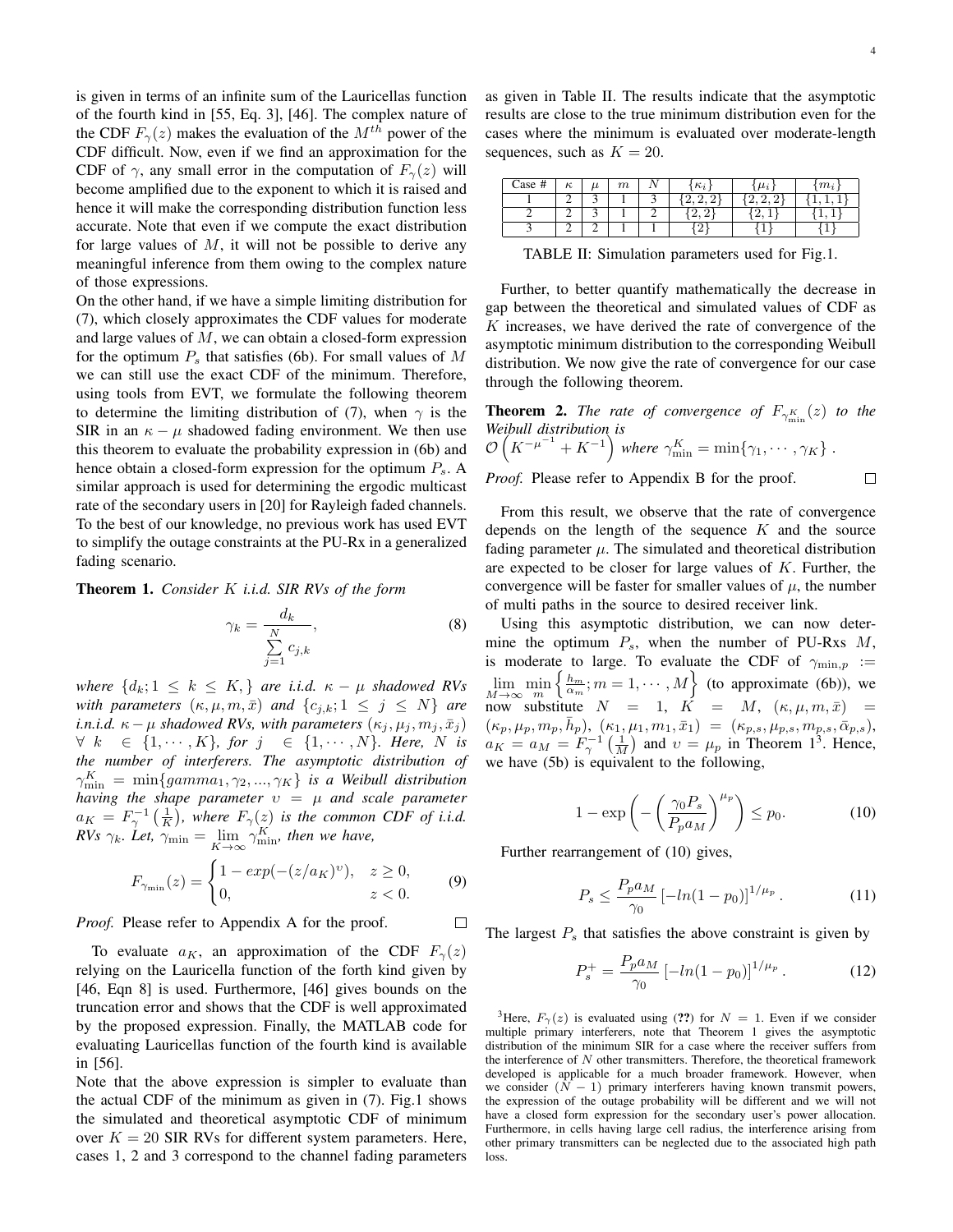

Fig. 1: CDF of  $\gamma_{\min}^K$  (simulated) and  $\gamma_{\min}$  (using (9)) for different fading scenarios.

Now, using (32) and (28d), the optimal  $P_s$  for the SU-Tx power policy is given by

$$
\bar{P}_s = \min\{P_s^+, P_{s,\text{max}}\}.
$$
 (13)

To the best of our knowledge, there is no literature presenting the limiting distribution of the minimum SIR over a set of i.n.i.d RVs. However, if the i.n.i.d. RVs can be approximated by a set of i.i.d. RVs, then we can use our asymptotic results for the analysis. The effect of the i.i.d. assumption also depends on the way we replace the set of i.n.i.d. RVs by a set of i.i.d. RVs.

Now that we have derived the optimal SU-Tx power, we will analyze the impact of fading parameters on this power policy. From (31), we can observe that the optimum power at the SU-Tx,  $\overline{P}_s$ , is dependent on  $P_s^+$  given in (32). The variations in  $P_s^+$  are in turn governed by  $P_P$ ,  $\gamma_0$ ,  $p_0$ ,  $\mu_p$  and  $a_M$ .

*Observation 1*: From (32), it is plausible that an increase in either  $P_p$  or  $p_0$  or alternatively a decrease in  $\gamma_0$  leads to an increase in  $P_s^+$ .

Note that, the variation in the SU transmit power  $P_s^+$ with respect to the variations in the desired channel's fading conditions can be studied by analyzing the variations in  $a_M$ and  $\mu_p$ . Since analyzing the effect of channel conditions on  $a_M$  would mean analyzing the inverse CDF of SIR, which is difficult, we proceed by approximating each of the  $\kappa - \mu$ shadowed RV by a Gamma RV. This approach is same as the approximations used in [45] Section III. Following analysis similar to [51], we can use stochastic ordering to make inferences about the approximate variation in  $F_{\gamma}(z)$ , with respect to the changes in  $\kappa_p$ ,  $\mu_p$ ,  $m_p$ ,  $\kappa_{p,s}$ ,  $\mu_{p,s}$  and  $m_{p,s}$ . The corresponding observations are presented below. Since these observations can be easily derived by repeating steps similar to the derivation in [51] we do not repeat the details here.

*Observation* 2 :  $P_s^+$  increases upon increasing  $\mu_p$  or  $m_p$  or decreasing  $\mu_{p,s}$  or  $m_{p,s}$ .

*Observation* 3 :  $P_s^+$  increases upon increasing  $\kappa_p$  if  $m_p - \mu_p \geq 0$  and decreases otherwise. Alternatively,  $P_s^+$ increases upon decreasing  $\kappa_{p,s}$  if  $m_{p,s} - \mu_{p,s} \geq 0$  and decreases otherwise.

Thus *Observation 2* and *Observation 3* offers inferences on the variation of the maximum SU power  $P_s^+$  with respect to the changes in the source and interferer fading environment.

# *B. Power allocation associated with the PU's statistical delay provision*

We assume that there is a queue at the PU-Tx, which is populated by some data arrival process at a constant rate of  $R_a$  and has a stochastic service rate of  $R_p$ . In the context of CR, the PU's delay requirement can be characterized either by the delay bound violation probability (DBVP) constraint or by the queue length bound violation probability constraint, as discussed in [22], [50]. Here, the probability of the PUs queuing-delay  $D_p$  violating the threshold  $D_{th}$  is constrained to be less than  $P_{th}$ , for a fixed PU-Tx transmit power. The transmit power policy at the SU-Tx can thus be mathematically formulated as follows:

$$
\max P_s, \tag{14a}
$$

$$
\text{s.t. } \mathbb{P}\{D_p \ge D_{th}\} \le P_{th},\tag{14b}
$$

$$
P_s \le P_{s,\text{max}}.\tag{14c}
$$

The authors of [22], [50] also considered constraint (14b) for their optimal power allocation problems. However, they maximized the ergodic rate of the secondary users in unicast scenarios. In the following steps, we will consider how the constraint in (14b) is evaluated for the multicast scenario.

The PU-Tx's DBVP can be rendered more tractable by a series of steps discussed in [50]. First of all, the DBVP can be approximated by the following relationship that relates the delay violation probability both to the arrival rate and to the delay exponent  $\theta_p$ :

$$
\mathbb{P}\{D_p \ge D_{th}\} \approx e^{-\theta_p E_B D_{th}},\tag{15}
$$

where  $E_B$  is the PU-Tx's effective bandwidth for the constant arrival process over a frame duration of  $T_f$ , which is given by

$$
E_B = \frac{1}{\theta_p} \log \left[ \mathbb{E} (e^{\theta_p T_f B R_a}) \right],\tag{16}
$$

and the expectation is taken over the random channel fading coefficients. Therefore, the DBVP constraint can be reformulated in terms of a constraint on the delay exponent as

$$
\theta_p \ge -\frac{1}{E_B D_{th}} \log(P_{th}).\tag{17}
$$

Now, the effective capacity  $E_C$  of the PU-Tx for a service rate of  $R_p^4$ , is given by [22], [57]

$$
E_C = -\frac{1}{\theta_p} \log \left[ \mathbb{E} (e^{-\theta_p T_f B R_p}) \right]. \tag{18}
$$

<sup>4</sup>Note that this is different from the arrival rate  $R_a$  and is discussed in detail in [22]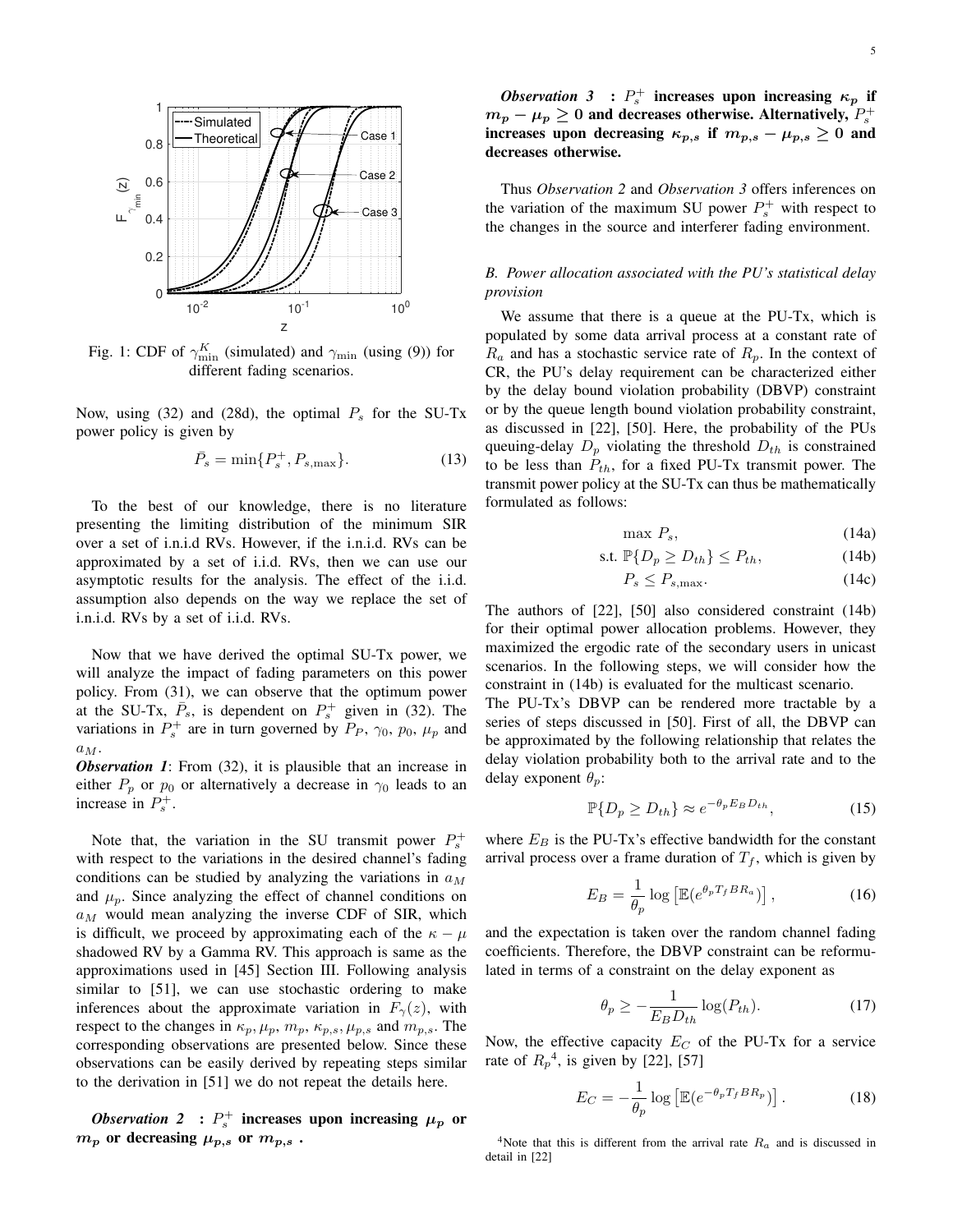The expectation in (18) is also taken over the random channel fading coefficients. According to the theory of statistical queuing analysis, if the effective bandwidth  $E_B$  is no higher than the effective capacity  $E_C$ , i.e., we have

$$
E_B \le E_C,\tag{19}
$$

then the constraint (14b) is equivalent to the following for a constant arrival process, [22], [50]

$$
E_c \ge T_f B R_a. \tag{20}
$$

,

Thus the power allocation policy becomes

$$
\max P_s,\tag{21a}
$$

$$
\text{s.t. } -\frac{1}{\theta_p} \log \left[ \mathbb{E} \left( e^{-\theta_p T_f B R_p} \right) \right] \ge T_f B R_a, \tag{21b}
$$

$$
P_s \le P_{s,\text{max}}.\tag{21c}
$$

Now in a multicast case, the service rate  $R_p$  would be limited by the link having the lowest SIR. Therefore, we have:

$$
R_p = \log_2\left(1 + \min_{1 \le m \le M} \gamma_{m,p}(P_s)\right) = \log_2\left(1 + \frac{P_p}{P_s} \gamma_{min,p}^M\right)
$$
\n(22)

where  $\gamma_{min,p}^M = \min_{1 \le m \le M}$  $\frac{h_m}{\alpha_m}$ . Upon further rearrangement, the constraint in  $(21b)$  can be rewritten as follows:

$$
\mathbb{E}\left[\left(1+\frac{P_p}{P_s}\gamma_{min,p}^M\right)^{-\xi}\right] \geq \exp\left(-\xi R_a\right),\qquad(23)
$$

where  $\xi = \frac{\theta_p T_f B}{\log 2}$ . Here, increasing  $P_s$  would decrease the effective capacity and hence the solution to the above optimization problem would correspond to the value of  $P_s$ , when (21b) is satisfied with equality.<sup>5</sup> This solution can be readily found, for example using routines like *FindRoot* available in Mathematica. Note that the statistics of  $R_p$  can be evaluated for large M using the proposed asymptotic statistics of the minimum SIR. Hence, we make use of the asymptotic statistics from the previous sections to solve the power allocation problem in (21).

To analyze the power allocation policy we observe that when the constraint given in  $(23)$  is satisfied with equality, it can be rewritten as follows :

$$
\int_{0}^{\infty} \exp\left(-\left(\frac{\bar{P}_s(y^{-1/\xi}-1)}{a_M}\right)^{\mu_p}\right) \, dy = \exp(-\xi R_a). \tag{24}
$$

Based on (24) we can make observations similar to the ones in Section III.A of the revised manuscript. For example, the increase in  $m_p$  results in an increase in  $a_M$  which require an increase in the SU-Tx power  $P_s$  for satisfying the equality in (24). Similar observations can be made with respect to other channel fading parameters as well.

<sup>5</sup>Similar arguments to obtain the SU power allocation policy is discussed in detail in [50].

## *C. Power allocation under primary user secrecy outage constraint*

In this section, we consider a system model very similar to the previous sub-section, except for the presence of a passive eavesdropper node  $E$  trying to maliciously decode the information intended for the PU-Rxs. In such a scenario, the secrecy rate defined as the achievable rate of the legitimate receiver minus the rate overheard by the eavesdropper is considered as a reliable metric for evaluating the system's resilience to malicious attack [58]. Let,  $f_e$  and  $\theta_e$  represent the channel gains of the PU-Tx to  $E$  and SU-TX to  $E$  links, respectively. The SIR at the eavesdropper node  $E$  is hence given by

$$
\gamma_{eve} = \frac{P_p f_e}{P_s \theta_e} = \frac{P_p}{P_s} \gamma_e.
$$
\n(25)

The corresponding rate is hence  $C_{eve} = \log_2(1 + \gamma_{eve})$ . Thus, the PU's secrecy rate can be formulated as

$$
C_{scy} = \log_2\left(1 + \frac{P_p}{P_s}\gamma_{min,p}\right) - \log_2\left(1 + \frac{P_p}{P_s}\gamma_e\right). \quad (26)
$$

Note that here we compute the secrecy rate with respect to the ergodic multicast rate of the primary network. Hence, the probability of secrecy outage is given by

$$
\mathbb{P}\left(C_{scy} < \delta_{scy}\right),\tag{27}
$$

where  $\delta_{scat}$  represents the minimum secrecy rate. To ensure secure communication for the primary network in the CR scenario considered, the probability in (27) should remain small. Furthermore, note that the SU-Tx transmission creates interference for both the PU-Tx to PU-Rx link and PU-Tx to  $E$  link. Hence, the power provided for the secondary network should also ensure that the probability of secrecy outage is sufficiently low. The secondary power allocation problem can thus be formulated as follows:

$$
\max P_s \tag{28a}
$$

s.t. 
$$
\mathbb{P}\{\min_{1\leq m\leq M} \gamma_{m,p}(P_s) \leq \gamma_0\} \leq p_0^{out},
$$
 (28b)

$$
\mathbb{P}\left(C_{scy} < \delta_{scy}\right) \le p_0^{scy} \tag{28c}
$$

$$
P_s \le P_{s,\text{max}}.\tag{28d}
$$

Here,  $p_0^{scy}$  is the maximum affordable secrecy outage probability of the primary network and (28b) is the interference constraint of the primary network. The authors of [49], [59], [60] also consider secrecy constraints similar to (28c) for power allocation in different cognitive radio scenarios. However, neither of these contributions consider the case of multicast primary or secondary receivers. We have already established based on constraint (28b) that the maximum transmit power of the SU-Tx is limited by  $P_s \n\t\leq \frac{P_p a_M}{\gamma_0}$  $\frac{1}{\gamma_0} \left[ -ln(1-p_0) \right]^{1/\mu_p}$ . Next, let us consider the implication of constraint (28c), which can be re-written as follows:

$$
\mathbb{P}\left(\frac{P_s + P_p \gamma_{\min,p}}{P_s + P_p \gamma_e} - 1 \le 2^{\delta_{scy}} - 1\right) \le p_0^{scy}.\tag{29}
$$

Upon further re-arrangement the above expression can be equivalently expressed as

$$
\mathbb{P}\left(\frac{P_p\left(\gamma_{\min,p} - 2^{\delta_{scy}}\gamma_e\right)}{2^{\delta_{scy}} - 1} \le P_s\right) \le p_0^{scy}.\tag{30}
$$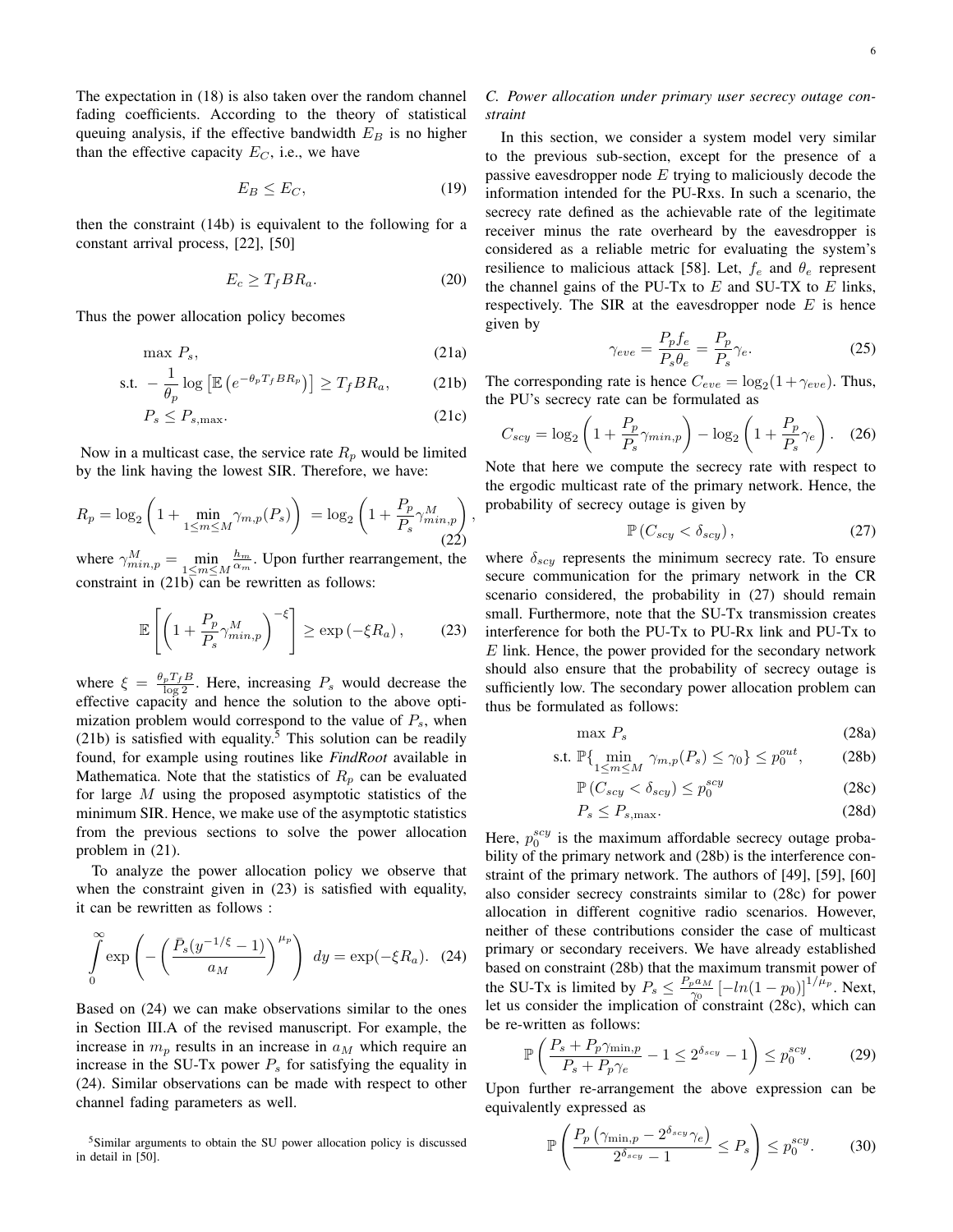From (30) it is clear that upon increasing  $P_s$  the probability of secrecy outage increases. Hence, for maximizing  $P_s$  the constraint in (28c) should be satisfied with equality. Let  $\tilde{P}_s$ be the solution corresponding to equation (30) satisfied with equality. Thus, the optimal solution for the secondary power allocation problem is given by

$$
\bar{P}_s = \min\{P_s^+, \tilde{P}_s, P_{s,\text{max}}\},\tag{31}
$$

where we have

$$
P_s^+ = \frac{P_p a_M}{\gamma_0} \left[ -\ln(1 - p_0) \right]^{1/\mu_p} \text{ and } (32)
$$

$$
\mathbb{P}\left(\frac{\tilde{P}_s + P_p \gamma_{\min, p}}{\tilde{P}_s + P_p \gamma_e} \le 2^{\delta_{scy}}\right) = p_0^{scy}.\tag{33}
$$

From our statistical analysis of the distribution of the minimum of SIR RVs,  $\gamma_{\min,p}$  follows the Weibull distribution. The RV  $\gamma_e$  is a ratio of two  $\kappa - \mu$  shadowed RVs and solving (33) with the exact distribution of this ratio will be difficult. Hence, we approximate each of the  $\kappa - \mu$  shadowed RV by a gamma RVs as justified in [41]. Thus, the distribution of  $\gamma_e$  can be approximated by a Beta Prime distribution and the resultant expression (33) can be readily evaluated using common routines available in applications like Mathematica. Note that this would not be easy if we were to use the exact distribution of the minimum PU-SIR. Finally, observations similar to Observations 1-5 of Section III.A can be derived for this case as well.

#### IV. ERGODIC MUTICAST RATE OF SECONDARY USERS

For all the above optimization problems, once the optimum SU-Tx power  $\bar{P}_s$  is determined, we can also obtain the ergodic multicast rate of the secondary users with EVT. The ergodic multicast rate of the secondary network is defined as [19], [61]

$$
C_{sec} = L \times \mathbb{E}[\log_2(1 + \min_{1 \le l \le L} \gamma_{l,s})]. \tag{34}
$$

Substituting the expression for  $\gamma_{l,s}$  from (2), we obtain

$$
C_{sec} = L \times \mathbb{E}[\log_2(1 + \min_{1 \le l \le L} \frac{\bar{P}_s g_l}{P_p \beta_l})].\tag{35}
$$

Given that the CDF of the ratio of  $\kappa-\mu$  shadowed RVs itself is complicated, it is a challenge to derive any simple expression for (35). Therefore, we propose the following theorem to evaluate the asymptotic ergodic multicast rate of SUs.

Theorem 3. *Consider* K *i.i.d. SIR RVs of the form*

$$
\gamma_k = \frac{|b_k|^2}{\sum_{j=1}^N |c_{j,k}|^2},\tag{36}
$$

 $where \{ |b_k|^2; 1 \leq k \leq K, \}$  *are i.i.d.*  $\kappa - \mu$  *shadowed RVs with parameters*  $(\kappa, \mu, m, \bar{x})$  *and*  $\{|c_{j,k}|^2; 1 \leq j \leq N\}$  *are i.n.i.d.*  $\kappa - \mu$  *shadowed RVs, with parameters*  $(\kappa_j, \mu_j, m_j, \bar{x}_j)$  $\forall k, for j = 1,.., N$ *.* If  $\gamma_{\min}^K = \min(\gamma_1, \gamma_2, ..., \gamma_K)$ *, then* 

$$
\lim_{K \to \infty} \mathbb{E}[\log_2(1 + \gamma_{\min}^K)] = \mathbb{E}[R_{\min}],\tag{37}
$$

*where*  $R_{\min} = \log_2(1 + \gamma_{\min})$  *and*  $\gamma_{\min}$  *is the asymptotic distribution of*  $\gamma_{\min}^K$  *as given in Theorem (1).* 

*Proof.* The proof is very similar to the proof in [51, Section IV.2] and hence is omitted here.

The expectation in (34) can now be evaluated using the pdf of the Weibull RV, whose CDF is given in (9), after substituting  $N = 1$ ,  $K = L$ ,  $(\kappa, \mu, m, \bar{x}) := (\kappa_s, \mu_s, m_s, \bar{g}_s)$ ,  $(\kappa_1, \mu_1, m_1, \bar{x}_1) := (\kappa_{s,p}, \mu_{s,p}, m_{s,p}, \bar{\beta}_{s,p}), \ a_K = a_L =$  $F_{\gamma}^{-1}(\frac{1}{L})$  and  $v = \mu_s$ . The asymptotic minimum ergodic multicast rate of the secondary network is therefore given by

$$
\frac{C_{sec}}{L} \approx \int_{0}^{\infty} \log_2\left(1 + \frac{P_s x}{P_p}\right) \frac{vx^{v-1}}{a_L^v} \exp\left(-\left(\frac{x}{a_L}\right)^v\right) dx.
$$
\n(38)

To analyze the above expression with respect to  $a<sub>L</sub>$ , we again use the theory of stochastic ordering similar to [51]. Thus we have the following observations.

*Observation 4* :  $C_{sec}$  increases upon increasing  $m_s$  or decreasing  $m_{s,p}$  or  $\mu_{s,p}$ .

*Observation 5* :  $C_{sec}$  increases upon increasing  $\kappa_s$  if  $m_s - \mu_s \geq 0$  and decreases otherwise. Alternatively,  $C_{sec}$ increases upon decreasing  $\kappa_{s,p}$  if  $m_{s,p} - \mu_{s,p} \geq 0$  and decreases otherwise.

*Observation 6* : Also,  $C_{sec}$  is directly proportional to  $P_s^+$ . Hence, variation in  $C_{sec}$  with respect to the variations in the fading channel of the primary network can be directly extended from *Observation 2* and *Observation 3*.

#### V. NUMERICAL RESULTS AND SIMULATIONS

In this section we present simulations to validate the results and observations. The PU-Tx's target rate is chosen to be  $R_0 = 0.03$  bps/Hz for all the simulations. This is to match the performance target for the operational long-term evolution (LTE) network, which requires the cell edge user throughput to be higher than 0.02 bps/Hz/cell/user [19], [62], [63]. Similarly, all the results are generated for the choice of  $P_{s,\text{max}} = 20 \text{ dB}$ . Here, Fig. 2 shows the SU-Tx power allocation for various combinations of PU-Tx power  $P_p$  and PU-Rx outage constraint  $p_0$  computed using (13). Furthermore, we have chosen  $(\kappa_p = 3, \mu_p = 2, m_p = 1), (\kappa_{p,s} = 2, \mu_{p,s} = 2, m_{p,s} = 1),$  $(\kappa_s = 2, \mu_s = 2, m_s = 1), (\kappa_{s,p} = 3, \mu_{s,p} = 3, m_{s,p} = 1),$  $M = 10$  and  $L = 10$  for generating Figs. 2-4. The results indicate that the optimum SU-Tx power  $\overline{P}_s$  increases upon increasing the PU-Tx power  $P_p$ . This is because, upon increasing  $P_p$ , the PU-Rxs become capable of handling a higher interference arriving from the SU-Tx at the same outage constraints. Furthermore, for constant  $P_p$ ,  $\overline{P}_s$  decreases with a reduction in  $p_0$ . This is because a reduction in  $p_0$  results in stricter outage constraints at the PU-Rxs. In order to satisfy these stricter reliability conditions, the SU-Tx has to transmit at a lower power for reducing the interference at the PU-Rx. Note that the optimum transmit power  $\bar{P}_s$  is always limited by  $P_{s,\text{max}}$ . For the power allocation considered in Fig. 2, we show the simulated values of outage probabilities of both the primary and of the secondary receiver having lowest SIR ( $P_p^{out}$ ) and  $P_s^{out}$ ) in Fig. 3 and 4, respectively, for a threshold of  $R_0 = 0.03$ . Here, note that we are not constraining the outage probability of the secondary users in the allocation scheme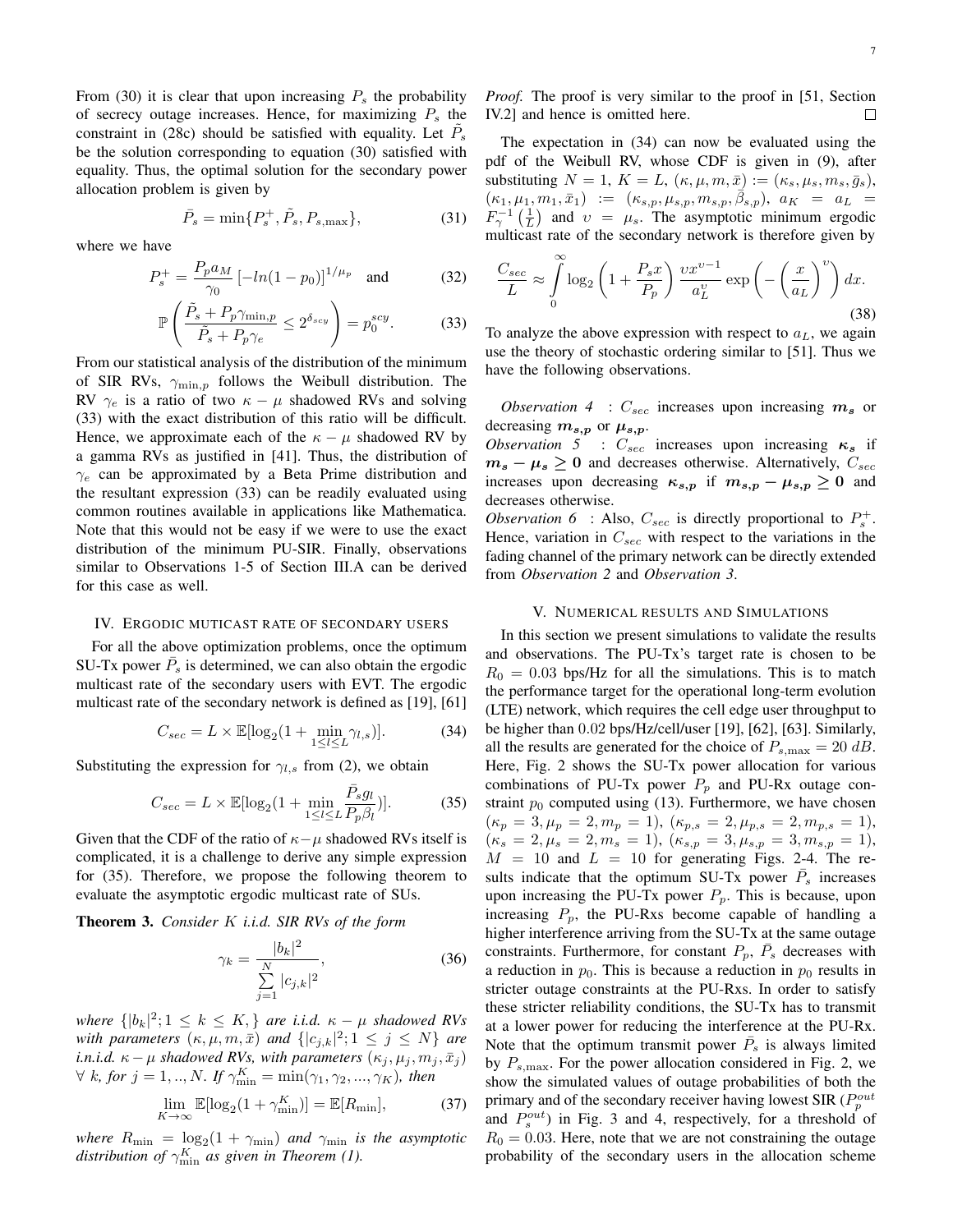

Fig. 2:  $p_0$  vs  $\bar{P}_s$  for M=10 and L=10.



and hence the probability of outage of the secondary users may change with the channel conditions or system model.

Fig. 5 shows plots of  $P_p$  versus  $\overline{P}_s$  for different channel conditions to validate *Observation 2*. The channel parameters corresponding to the cases shown in the figure are given in Table III. From Cases 1,2 and 5 we can observe an increase in  $\bar{P}_s$  with an increase in  $\mu_p$  and  $m_p$ . Similarly, we can observe an decrease in  $\bar{P}_s$  with an increase in  $\mu_{p,s}$  and  $m_{p,s}$  from cases 2,3 and 4. Next, *Observation 3* is validated using simulations in Fig. 6. The fading channel parameters used for simulation are given in Table IV. According to *Observation 3*, variation in  $\overline{P}_s$  with changes in  $\kappa_p$  or  $\kappa_{p,s}$  depends upon the sign of  $\mu_p - m_p$  and  $\mu_{p,s} - m_{p,s}$  respectively. We verify all such variations possible using cases 1-8 in Fig. 6. The above figures validate the claim that the proposed asymptotic results can be readily used to derive inferences on the system performance. Without the proposed simple distribution for the minimum SIR RV, predicting the changes in the underlay CRN performance with respect to variations in channel fading conditions would have been non-trivial.

Next, we show power allocation results under our queuing delay constraints. The following parameter values were chosen for this simulation :  $(\kappa_p = 3, \mu_p = 1, m_p = 1)$ ,  $(\kappa_{p,s} = 2, \mu_{p,s} = 2, m_{p,s} = 1), T_f = 2 \text{ms}, B = 10^5$ Hz,  $R_a = 1.5$  and  $P_{s, \text{max}} = 15$  dB. Here, Fig. 7 shows the variation in SU-Tx power (computed using (23)) upon increasing the delay exponent  $\theta_p$ . Note that a smaller value of  $\theta_p$  corresponds to looser delay constraint and hence allows SU-Tx to transmit at higher power as compared to larger values of  $\theta_p$ . Fig. 8 shows the corresponding values of effective capacity. Note that constraint (21b) is satisfied in all the



cases. Similarly, we show power allocation results (computed using (31)) for the secrecy constraints in Fig. 9 to 10. Here,  $(\kappa_{p,e}, \mu_{p,e}, m_{p,e})$  and  $(\kappa_{s,e}, \mu_{s,e}, m_{s,e})$  represent the  $\kappa - \mu$ shadowed parameters of RVs  $f_e$  and  $\theta_e$  respectively. Furthermore, the following parameters were chosen for simulation:  $(\kappa_p = 3, \mu_p = 2, m_p = 3), (\kappa_{p,s} = 5, \mu_{p,s} = 3, m_{p,s} = 3),$  $(\kappa_{p,e} = 1, \mu_{p,e} = 0.01, m_{p,e} = 0.1), (\kappa_{s,e} = 1, \mu_{s,e} = 1)$  $2, m_{s,e} = 2$ ,  $\delta^{syc} = 1$ ,  $p_0 = 0.01$  and  $\gamma_0 = 0.02$ . Here, Fig. 9 and 10 shows the power allocation and the corresponding value of secrecy outage for different values of  $p_0^{syc}$ , respectively.

Next, in Figs. 11 we compare the simulated and theoretical values of the ergodic multicast rate of secondary users, for  $P_p = 14$  dB. Fig. 11 shows the variation in  $C_{sec}/L$  with respect to variation in number of primary users  $M$ , for two different values of  $p_0$ . The fading channel parameters used for simulation are as follows :  $(\kappa_p = 2, \mu_p = 3, m_p = 1)$ ,  $(\kappa_{p,s} = 2, \mu_{p,s} = 2, m_{p,s} = 1), (\kappa_s = 2, \mu_s = 2, m_s = 1),$  $(\kappa_{s,p} = 3, \mu_{s,p} = 3, m_{s,p} = 1)$ . *Observations* 4-5 can also be verified via simulation. However, these are not provided here due to space constraints.

## VI. SUMMARY

To summarize, we make use of tools from EVT to characterize the asymptotic distribution of the minimum of the ratio of  $\kappa - \mu$  shadowed random variables and hence derive a simple expression for the distribution of the minimum SIR of PU/SU in a multicast CR environment. We also derive the rate of convergence of the actual distribution of the minimum SIR to the derived distribution. These results are further used to find the optimal SU power allocation and the ergodic multicast rate of SUs under different QoS constraints.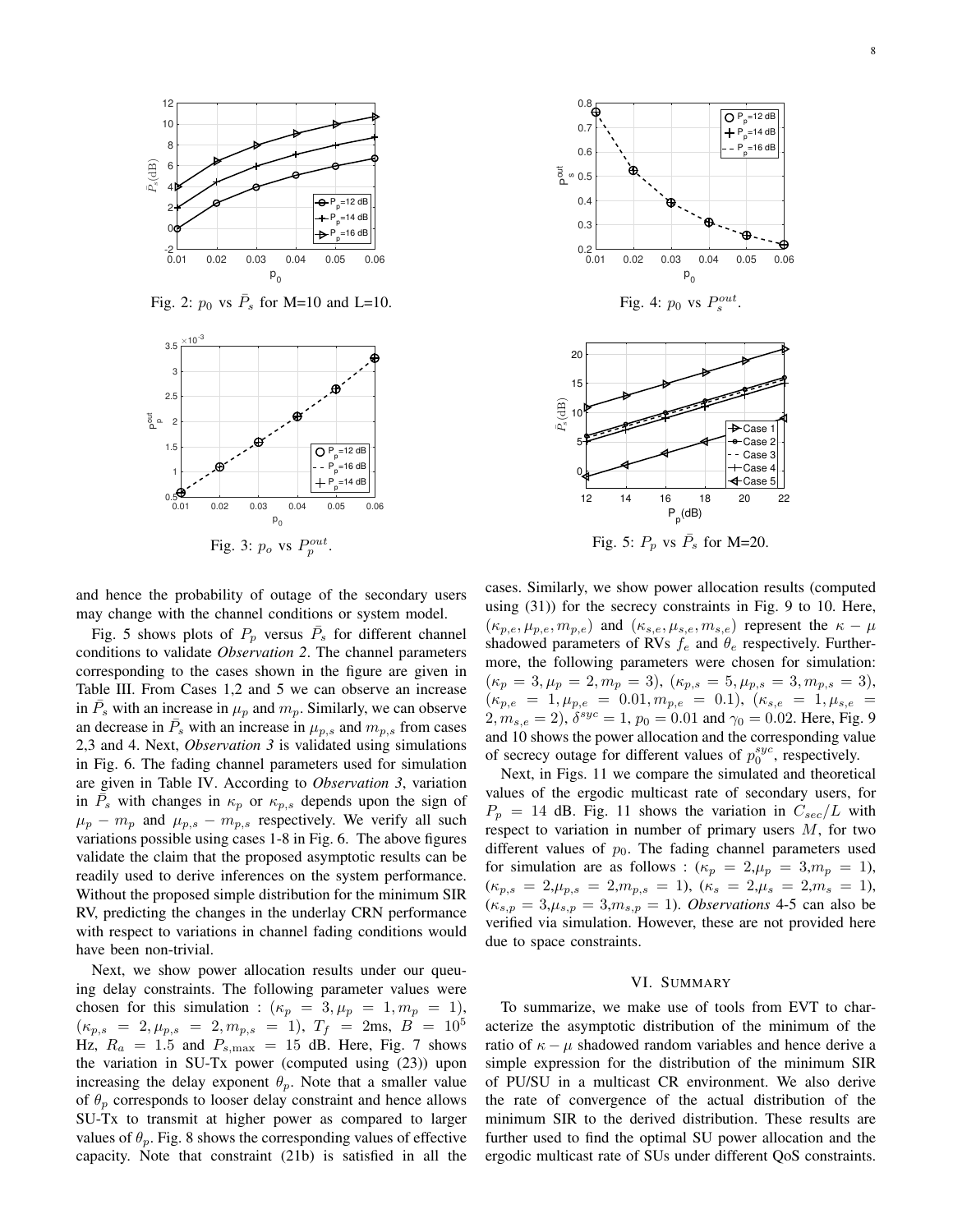

TABLE III: Channel parameters used for simulation of Fig.5.

Assuming all the links are undergoing  $\kappa - \mu$  shadowed fading, we have used results from stochastic ordering to analyze the impact of various channel parameters on the SU performance and have derivied analytical observations for the case of SU power allocation subject to interference constraints at the primary receivers. Conclusive observations were also made for the cases of queuing delay constraints and secrecy outage constraints at the primary receivers. Owing to space constraints these observations are not included in the following table:<sup>6</sup>

## APPENDIX A PROOF FOR THEOREM 1

We know that  $\gamma_{m}^{K}$  $\lim_{n \to \infty}$  =  $\min{\{\gamma_1, \cdots, \gamma_K\}}$ <br>Now, if we derive  $-\max\{-\gamma_1, \cdots, -\gamma_K\}$ . Now, if we derive the asymptotic distribution of the maximum of  $K$  i.i.d. RVs  $\hat{\gamma}_{\max}^K = \max\{\hat{\gamma}_1, \cdots, \hat{\gamma}_K\}$  where  $\hat{\gamma}_l = -\gamma_l; \ l = 1, \cdots, K$ and  $\hat{\gamma}_l \sim F_{\hat{\gamma}}(z) = 1 - F_{\gamma}(-z)$  then we can also derive the asymptotic distribution of  $\gamma_{\min}^K$ . Now, we invoke the following theorem to derive the limiting distribution of  $\hat{\gamma}_{\max}^K$ .

Theorem 4. *Fisher-Tippet Theorem, Limit Laws for Maxima:* Let  $z_1, z_2, \cdots, z_K$  be a sequence of K *i.i.d.* RVs and  $M_K =$  $\max\{z_1, z_2, \cdots, z_K\}$ ; if  $\exists$  *constants that obey*  $a_K > 0$  *and*  $b_K \in \mathbb{R}$  *and some non-degenerate CDF*  $G_{\nu}$  *so that when*  $K \to \infty$  we have,

$$
a_K^{-1} \left( M_K - b_K \right) \xrightarrow{D} G_\nu,\tag{39}
$$

where  $\stackrel{D}{\rightarrow}$  denotes convergence in distribution. Then the CDF G<sup>υ</sup> *is one of the three CDFs:*

Frechet [64]: 
$$
\Lambda_1(z) := \begin{cases} 0, & z \le 0 \\ exp(-z^{-v}), & z > 0, \end{cases}
$$
  
Reversed Weibull [64]:  $\Lambda_2(z) := \begin{cases} exp(-(-z)^v), & z \le 0, \\ 1, & z > 0, \end{cases}$   
Gumbel [64]:  $\Lambda_3(z) := exp(-exp(-z)), \quad z \in \mathbb{R}$ .

 ${}^{6}$ Here,  $\uparrow$  and  $\downarrow$  are used to represent increase and decrease respectively.

| Case #        | $\kappa_p$              | $\mu_p$ | $m_p$ | $\kappa_{p,s}$ | $\mu_{p,s}$ | $m_{p,s}$ |
|---------------|-------------------------|---------|-------|----------------|-------------|-----------|
|               | $\mathbf{a}$            | 2       |       |                |             |           |
| 2             | 10                      |         |       |                |             |           |
| $\mathcal{R}$ | $\mathbf{R}$            |         | 10    |                |             |           |
|               | 2                       |         | 10    | 10             |             |           |
|               | 10                      |         | っ     |                |             |           |
| 6             |                         |         |       |                |             |           |
|               | 2                       |         |       | 30             |             |           |
| 8             | $\overline{\mathbf{c}}$ |         |       |                |             |           |

TABLE IV: Channel parameters used for simulation of Fig.6



*Proof.* Please refer to [65] for the proof.

To determine the limiting distribution among these three, we first have to define the Maximum Domain of Attraction (*MDA*).

Definition 1. Maximum Domain of Attraction [65]: The CDF F of i.i.d. RVs  $z_1, \dots, z_K$  belongs to the MDA of the extreme value distribution (EVD)  $G_v$ , if and only if  $\exists$  the constants obeying  $a_K > 0$  and  $b_K \in \mathbb{R}$ , so that (39) holds.

**Lemma 1.** Let F be a distribution function and  $x^* := sup\{x : y\}$  $F(x) < 1$ *}. Let us assume that*  $F''(x)$  *exists and*  $F'(x)$  *is positive for all* x *in some left neighborhood of* x ∗ *. If*

$$
\lim_{x \to x^*} \frac{(x^* - x)f(x)}{1 - F(x)} = v; \ v > 0,
$$
\n(40)

*then* F(.) *belongs to the MDA of the reversed Weibull distribution.*

*Proof.* Please refer to [65] for the proof.  $\Box$ 

Now, if we show that the CDF  $F_{\hat{\gamma}}(z)$  satisfies the relationship in (40), then from the definition of the  $MDA$  of an EVD, we may conclude that there exists  $a_K$  and  $b_K$ satisfying (39). A choice for the corresponding constants of the reversed Weibull distribution is given in [65] as  $b_K = 0$ and  $a_K = -F_{\hat{\gamma}}^{-1}(1 - K^{-1}).$ 

**Theorem 5.** *The CDF*  $F_{\hat{\gamma}}(z)$  *is in the MDA of the reversed Weibull distribution.*

*Proof.* Here we would have to evaluate the following limit :

$$
\lim_{z \to 0} \frac{(-z) f_{\hat{\gamma}}(z)}{1 - F_{\hat{\gamma}}(z)}.
$$
\n(41)

Now, by exploiting the properties of the transformation of RVs, we have  $f_{\hat{\gamma}}(z) = f_{\gamma}(-z)$  and  $F_{\hat{\gamma}}(z) = 1 - F_{\gamma}(-z)$ . Thus, (41)

 $\Box$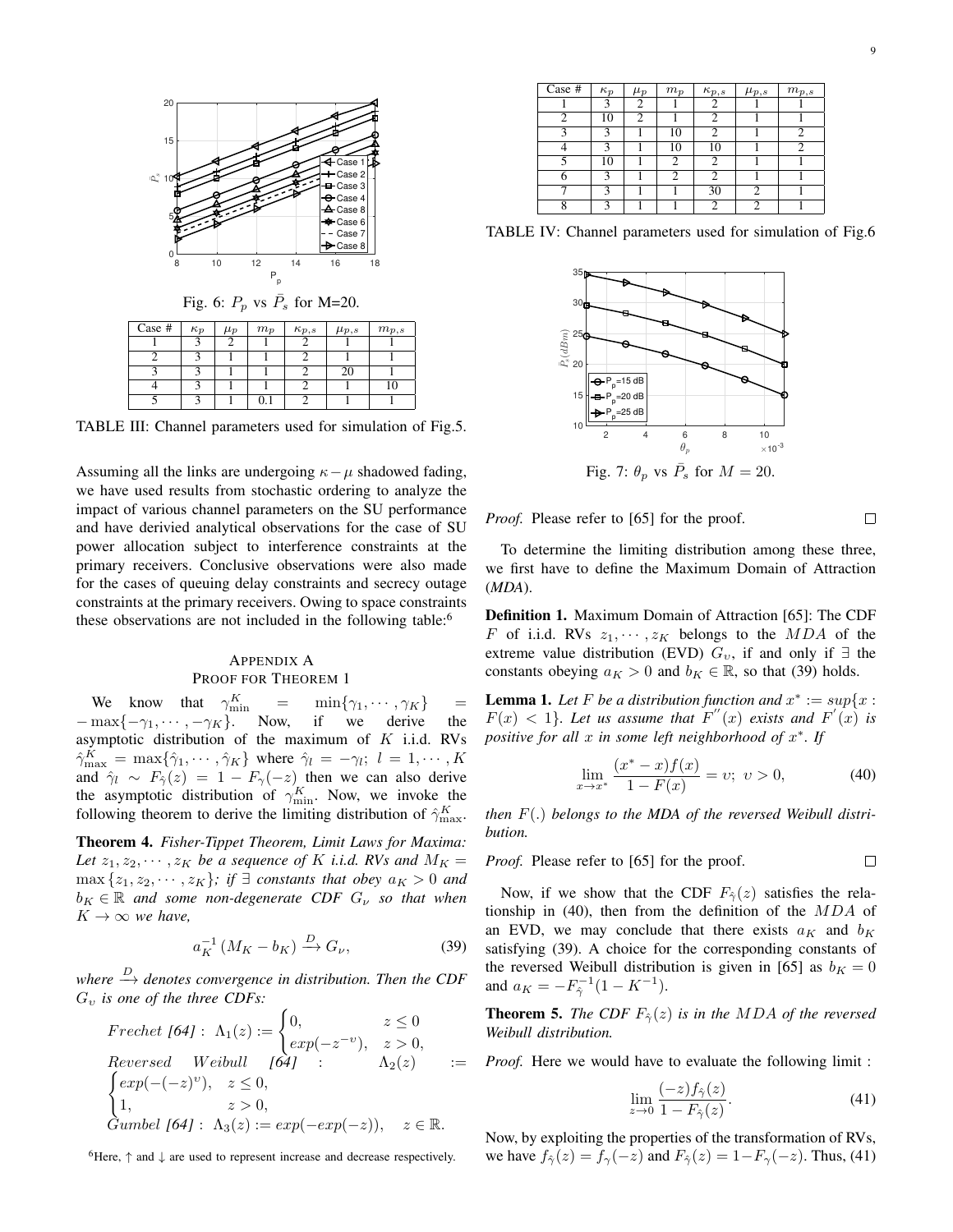

Fig. 8:  $\theta_p$  vs  $E_C$  for minimum SIR primary user.



can be evaluated as

$$
\lim_{z \to 0} \frac{(-z) f_\gamma(-z)}{F_\gamma(-z)}.
$$
\n(42)

The pdf 
$$
f_{\gamma}(z)
$$
 is given by (43), where  
\n
$$
K_2 = \frac{\theta^{(m+\sum\limits_{i=1}^{N}\mu_i)}\Gamma\left[\mu + \sum\limits_{i=1}^{N}\mu_i\right]}{\lambda^m \Gamma[\mu] \Gamma\left[\sum\limits_{i=1}^{N}\mu_i\right] \prod\limits_{i=1}^{N}\theta_i^{\mu_i - m_i} \lambda_i^{m_i}};
$$
\nSimilarly, from [46, Eqn. (6)], we have (44) where  
\n
$$
K_1 = \frac{\Gamma\left[\sum\limits_{i=1}^{N}\mu_i + \mu\right] \left(\prod\limits_{i=1}^{N}\theta_i^{-(\mu_i - m_i)} \lambda_i^{-m_i}\right) \theta^{\sum\limits_{i=1}^{N}\mu_i + m}}{\Gamma\left[\sum\limits_{i=1}^{N}\mu_i + 1\right] z^{\sum\limits_{i=1}^{N}\mu_i} \lambda^m \Gamma[\mu]}.
$$

We now have to evaluate the limit of  $F_{\gamma}(-z)$  in the denominator of (42), and the above expression of the CDF is available in the [1−CCDF] form. For ease of further analysis we reformulate the CDF as given in  $(45)$ . <sup>7</sup>

Now, we can make use of the following properties of the limits to proceed with the evaluation of (42):

\n- \n
$$
\lim_{x \to a} [f(x)g(x)] = \lim_{x \to a} f(x) \cdot \lim_{x \to a} g(x)
$$
\n
\n- \n
$$
\lim_{x \to a} \frac{f(x)}{g(x)} = \frac{\lim_{x \to a} f(x)}{\lim_{x \to a} g(x)}
$$
\n if\n  $\lim_{x \to a} g(x) \neq 0$ \n
\n

We first consider the ratio without the  $E_D(.)$  terms. Here, we have

<sup>7</sup>This proof is not included in this paper since it is derived by repeating steps very similar to the derivation of CCDF in [46].



Fig. 10:  $p_o^{scy}$  vs  $P_{p,scy}^{out}$  for minimum SIR primary user.



Fig. 11: M vs  $C_{sec}/L$ .

$$
\lim_{z \to 0} \frac{(-z)^{\mu} \theta^{m + \sum\limits_{i=1}^{N} \mu_{i}} \Gamma\left[\mu + \sum\limits_{i=1}^{N} \mu_{i}\right] \theta_{1}^{\mu + \sum\limits_{i=1}^{N} \mu_{i}}}{\lambda^{m} \Gamma[\mu] \Gamma\left[\sum\limits_{i=1}^{N} \mu_{i}\right] \prod\limits_{i=1}^{N} \theta_{i}^{\mu_{i} - m_{i}} \lambda_{i}^{m_{i}} (\theta - z\theta_{1})^{\mu + \left[\sum\limits_{i=1}^{N} \mu_{i}\right]} \frac{1}{\theta - 1}} \frac{(\lambda^{m} \Gamma\left[\mu\right] \Gamma\left[\sum\limits_{i=1}^{N} \mu_{i}\right] \prod\limits_{i=1}^{N} \theta_{i}^{\mu_{i} - m_{i}} \lambda_{i}^{m_{i}} (\theta - z\theta_{1})^{\mu + \left[\sum\limits_{i=1}^{N} \mu_{i}\right]} \lambda^{m} \Gamma\left[\mu + 1\right] \Gamma\left[\sum\limits_{i=1}^{N} \mu_{i}\right] \prod\limits_{i=1}^{N} \theta_{i}^{\mu_{i} - m_{i}} \lambda_{i}^{m_{i}} (\theta - z\theta_{1})^{\mu + \left[\sum\limits_{i=1}^{N} \mu_{i}\right]} \frac{1}{\Gamma\left[\mu\right]} = \mu. \tag{46}
$$

Now, if we analyze the  $E_D(.)$  term in the numerator, we have

$$
\begin{aligned}\n\binom{1}{1} E_D^{(2N)} \left[ \mu + \sum_{i=1}^N \mu_i, m, \mu_2 - m_2, \cdots, \mu_N - m_N, m_1, \right. \\
\cdots, m_N, \mu, \sum_{i=1}^N \mu_i, \frac{-z\theta_1(\lambda - \theta)}{\lambda(\theta - z\theta_1)}, \frac{\theta(\theta_2 - \theta_1)}{\theta_2(\theta - z\theta_1)}, \cdots, \\
\frac{\theta(\theta_N - \theta_1)}{\theta_N(\theta - z\theta_1)}, \frac{\theta(\lambda_1 - \theta_1)}{\lambda_1(\theta - z\theta_1)}, \cdots, \frac{\theta(\lambda_N - \theta_1)}{\lambda_N(\theta - z\theta_1)} \right],\n\end{aligned} \tag{47}
$$

and the  $E_D(.)$  function has the following series expansion:

$$
\sum_{(1)}^{(k)} E_D^{(n)}(a, b_1, \cdots, b_n; c, c'; x_1, \cdots, x_n) =
$$
\n
$$
\sum_{i_1 \cdots i_n = 0}^{\infty} \frac{(a)_{i_1 + \cdots + i_n} (b_1)_{(i_1)} \cdots (b_n)_{(i_n)} x_1^{i_1} \cdots x_n^{i_n}}{(c)_{(i_1 + \cdots + i_n)} (c')_{(i_{k+1} + \cdots + i_n)} i_1! \cdots i_n!}.
$$
\n(48)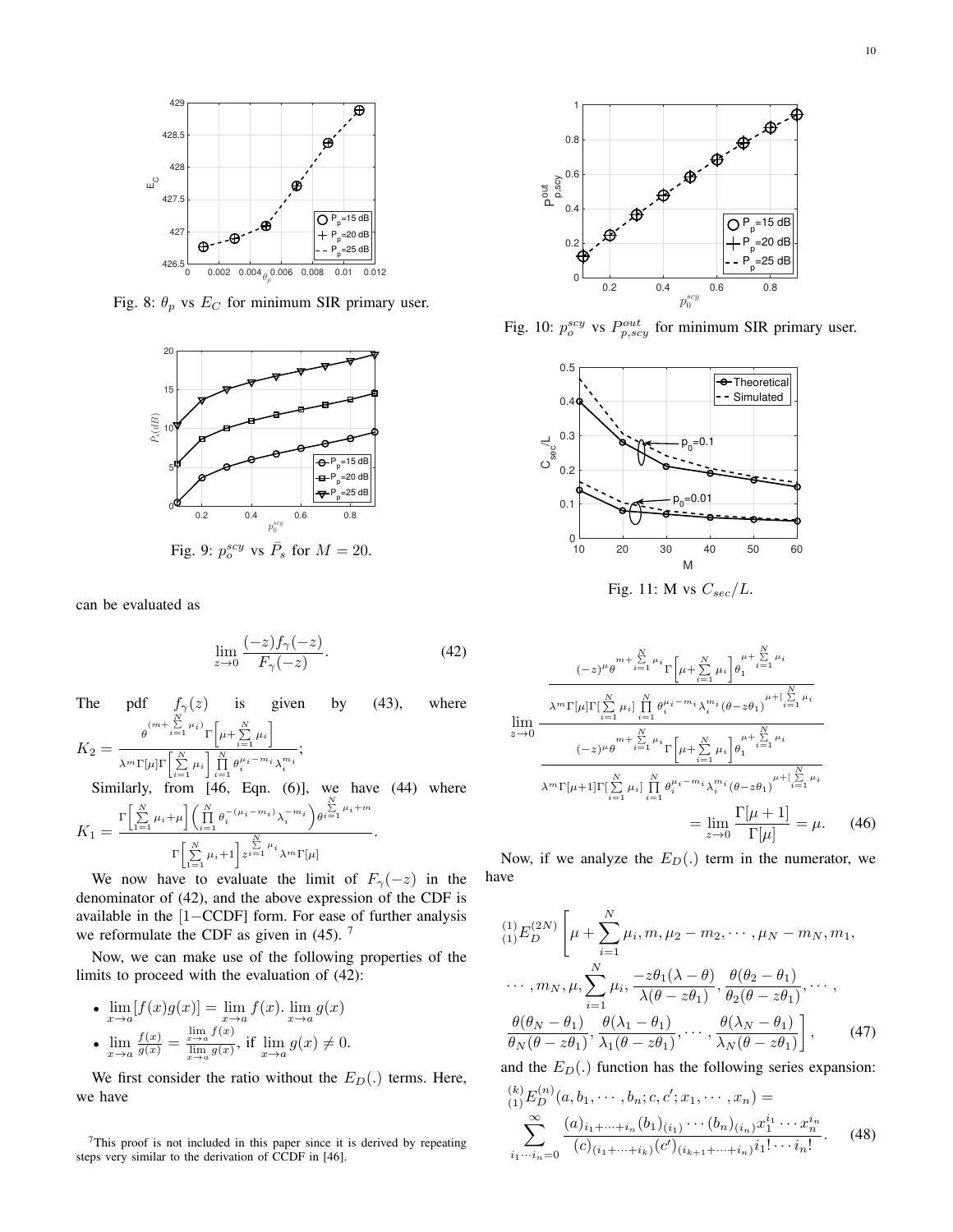$$
f_{\gamma}(z) = K_2 z^{-\left(1 + \sum\limits_{i=1}^{N} \mu_i\right)} \left(1 + \frac{\theta}{z\theta_1}\right)^{-\left(\mu + \sum\limits_{i=1}^{N} \mu_i\right)} \times_{(1)}^{(1)} E_D^{(2N)} \left[\mu + \sum\limits_{i=1}^{N} \mu_i, m, \mu_2 - m_2, \cdots, \mu_N - m_N, m_1, \cdots, m_N, \mu_1 - m_1, \mu_2 - m_2, \cdots, \mu_N - m_N, m_1 - m_N, m_1 - m_N, m_N\right] \tag{43}
$$
\n
$$
\mu, \sum_{i=1}^{N} \mu_i, \frac{z\theta_1(\lambda - \theta)}{\lambda(\theta + z\theta_1)}, \frac{\theta(\theta_2 - \theta_1)}{\theta_2(\theta + z\theta_1)}, \cdots, \frac{\theta(\theta_N - \theta_1)}{\theta_N(\theta + z\theta_1)}, \frac{\theta(\lambda_1 - \theta_1)}{\lambda_1(\theta + z\theta_1)}, \cdots, \frac{\theta(\lambda_N - \theta_1)}{\lambda_N(\theta + z\theta_1)}\right].
$$

$$
F_{\gamma}(z) = 1 - K_1 \left(\frac{z\theta_1}{\theta + z\theta_1}\right)^{\sum_{i=1}^{N} \mu_i + \mu} \times_{(1)}^{(1)} E_D^{(2N+1)} \left[\sum_{i=1}^{N} \mu_i + \mu, m, 1, \mu_2 - m_2, \cdots, \mu_N - m_N, m_1, \cdots, m_N, \mu, 1 + \sum_{i=1}^{N} \mu_i; \frac{(\lambda - \theta)z\theta_1}{(\theta + z\theta_1)^{\lambda}}, \frac{\theta}{\theta + z\theta_1}, \frac{\theta\theta_2 - \theta\theta_1}{\theta_2(\theta + z\theta_1)}, \cdots, \frac{\theta\theta_N - \theta\theta_1}{\theta_N(\theta + z\theta_1)}, \cdots, \frac{\theta\lambda_N - \theta\theta_1}{\lambda_N(\theta + z\theta_1)}\right].
$$
\n(44)

$$
F_{\gamma}(z) = \frac{z^{-\sum\limits_{i=1}^{N}\mu_{i}}\theta^{\sum\limits_{i=1}^{N}\mu_{i}+m}\Gamma\left[\sum\limits_{i=1}^{N}\mu_{i}+\mu\right]\lambda^{-m}}{\Gamma[\mu+1]\Gamma\left[\sum\limits_{i=1}^{N}\mu_{i}\right]\prod\limits_{i=1}^{N}\theta^{\mu_{i}-m_{i}}_{i}\lambda^{\sum\limits_{i=1}^{m_{i}}}\left(\frac{\theta_{1}z}{\theta+\theta_{1}z}\right)^{\mu+\sum\limits_{i=1}^{N}\mu_{i}}\frac{(2)E_{D}^{2N+1}}{(1)E_{D}^{2N+1}}\left[\mu+\sum\limits_{i=1}^{N}\mu_{i},1,m,\mu_{2}-m_{2},\cdots,1\right]
$$

$$
\mu_{N}-m_{N},m_{1},\cdots,m_{N},\mu+1,\sum\limits_{i=1}^{N}\mu_{i},\frac{\theta_{1}z}{\theta+\theta_{1}z},\frac{\theta(\lambda-\theta)z}{\lambda(\theta+\theta_{1}z)},\frac{\theta(\theta_{2}-\theta_{1})}{\theta_{2}(\theta+\theta_{1}z)},\cdots,\frac{\theta(\theta_{N}-\theta_{1})}{\theta_{N}(\theta+\theta_{1}z)},\frac{\theta(\lambda_{1}-\theta_{1})}{\lambda_{1}(\theta+\theta_{1}z)},\cdots,\frac{\theta(\lambda_{N}-\theta_{1})}{\lambda_{N}(\theta+\theta_{1}z)}\right]
$$
(45)

| Increase in                                                   | Optimum             | Ergodic MC rate     |  |  |
|---------------------------------------------------------------|---------------------|---------------------|--|--|
| system parameter                                              | SU-Tx power $(P_s)$ | of SU $(C_{sec}/L)$ |  |  |
| $P_n$                                                         |                     |                     |  |  |
| $p_0$                                                         |                     |                     |  |  |
| $\gamma_0$                                                    |                     |                     |  |  |
| М                                                             |                     |                     |  |  |
| L                                                             |                     |                     |  |  |
| $\overline{\kappa_p, \text{ if } m_p - \mu_p} > 0$            |                     |                     |  |  |
| $\overline{\kappa_p}$ , if $m_p - \mu_p < 0$                  |                     |                     |  |  |
| $\mu_{p}$                                                     |                     |                     |  |  |
| $m_p$                                                         |                     |                     |  |  |
| $\kappa_{p,s}, \text{ if } m_{p,s} - \mu_{p,s} > 0$           |                     |                     |  |  |
| $\overline{\kappa_{p,s},$ if $m_{p,s}-\mu_{p,s}}<0$           |                     |                     |  |  |
| $\mu_{p,s}$                                                   |                     |                     |  |  |
| $m_{p,\,s}$                                                   |                     |                     |  |  |
| $\kappa_s$ , if $m_s - \mu_s > 0$                             |                     |                     |  |  |
| $\kappa_s$ , if $m_s - \mu_s < 0$                             |                     |                     |  |  |
| $\mu_s$                                                       |                     |                     |  |  |
| m <sub>s</sub>                                                |                     |                     |  |  |
| $\overline{\kappa_{s,p}, \text{if } m_{s,p} - \mu_{s,p}} > 0$ |                     |                     |  |  |
| $\overline{\kappa_{s,p}}$ , if $m_{s,p}-\mu_{s,p}<0$          |                     |                     |  |  |
| $\mu_{s,p}$                                                   |                     |                     |  |  |
| $m_{s,p}$                                                     |                     |                     |  |  |

TABLE V: Table of variation in  $\overline{P}_s$  and  $C_{sec}/L$  with increase in different system parameters

Thus, (47) can be expanded as

$$
\sum_{p_1,\dots,p_{2N}=0}^{\infty} \frac{\left(\mu + \sum_{i=1}^{N} \mu_i\right)_{p_1 + \dots + p_{2N}} (m)_{p_1} (\mu_2 - m_2)_{p_2} \dots}{(\mu)_{p_1}} \cdot \frac{\left(\mu_N - m_N\right)_{p_N} (m_1)_{p_{N+1}} \dots (m_N)_{p_{2N}}}{\left(\sum_{i=1}^{N} \mu_i\right)_{p_2 + \dots + p_{2N}}} \times \prod_{i=1}^{2N} \frac{x_i^{p_i}}{p_i!},\tag{49}
$$

where  $x_1 = \frac{-z\theta_1(\lambda-\theta)}{\lambda(\theta-z\theta_1)}$  $\frac{-z\theta_1(\lambda-\theta)}{\lambda(\theta-z\theta_1)}, \; x_i \; = \; \frac{\theta(\theta_i-\theta_1)}{\theta_i(\theta-z\theta_1)}$  $\frac{\theta(\theta_i - \theta_1)}{\theta_i(\theta - z\theta_1)}$ ;  $i = 2 \cdots N$  and  $x_i = \frac{\theta(\lambda_i-\theta_1)}{\lambda_i(\theta-z\theta_1)}$  $\frac{\theta(\lambda_i - \theta_1)}{\lambda_i(\theta - z\theta_1)}$ ;  $i = N + 1 \cdots 2N$ . Note that, for  $p_1 \neq 0$ , we have  $\lim_{z\to 0} x_1 = 0$ . Hence, at  $\lim z \to 0$ , only the terms corresponding to  $p_1 = 0$  will remain with  $x_i$ ;  $i = 2, \dots, 2N$ evaluated at  $z \to 0$ . Similarly, if we now consider the  $E_D(.)$ term in the denominator (from the CDF expression), it has the following series expansion :

$$
\sum_{p_1,\dots,p_{2N+1}=0}^{\infty} \frac{\left(\mu + \sum_{i=1}^{N} \mu_i\right)_{p_1 + \dots + p_{2N}} (1)_{p_1} (m)_{p_2} (\mu_2 - m_2)_{p_2}}{(\mu + 1)_{p_1 + p_2}} \\ \times \frac{\cdots (\mu_N - m_N)_{p_N} (m_1)_{p_{N+1}} \cdots (m_N)_{p_{2N}}}{\left(\sum_{i=1}^{N} \mu_i\right)_{p_3 + \dots + p_{2N}}} \prod_{i=1}^{2N+1} \frac{x_i^{p_i}}{p_i!},
$$
\n(50)

where  $x_1 = \frac{-z\theta_1}{(\theta - z\theta_1)}, x_2 = \frac{\theta(\lambda - \theta)(-z)}{\lambda(\theta - \theta_1 z)}$  $\frac{(\lambda-\theta)(-z)}{\lambda(\theta-\theta_1z)}\,\,x_i\,=\,\frac{\theta(\theta_i-\theta_1)}{\theta_i(\theta-z\theta_1)}$  $\frac{\theta(\theta_i-\theta_1)}{\theta_i(\theta-z\theta_1)}$ ;  $i=$  $3 \cdots N + 1$  and  $x_i = \frac{\theta(\lambda_i - \theta_1)}{\lambda_i(\theta - z\theta_1)}$  $\frac{\theta(\lambda_i-\theta_1)}{\lambda_i(\theta-z\theta_1)};~~i= N+2\cdots 2N+1.$ Note that whenever  $p_1 \neq 0$ ,  $p_2 \neq 0$ ,  $\lim_{z \to 0} x_1 = 0$  and  $\lim_{z\to 0} x_2 = 0$ , respectively. Hence, at  $\lim_{z\to 0} z \to 0$ , only the terms corresponding to  $p_1 = p_2 = 0$  will remain with  $x_i$ ;  $i = 3, \dots, 2N + 1$  evaluated at  $z \to 0$ . Now, note that this set of remaining terms is the same for both the  $E_D$  terms in the numerator as well as the denominator. Hence, the ratio of these terms evaluates to one. Thus, we have

$$
\lim_{z \to 0} \frac{(-z) f_\gamma(-z)}{F_\gamma(-z)} = \lim_{z \to 0} \frac{(-z) f_{\hat{\gamma}}(z)}{1 - F_{\hat{\gamma}}(z)} = \mu.
$$
 (51)

.

 $\Box$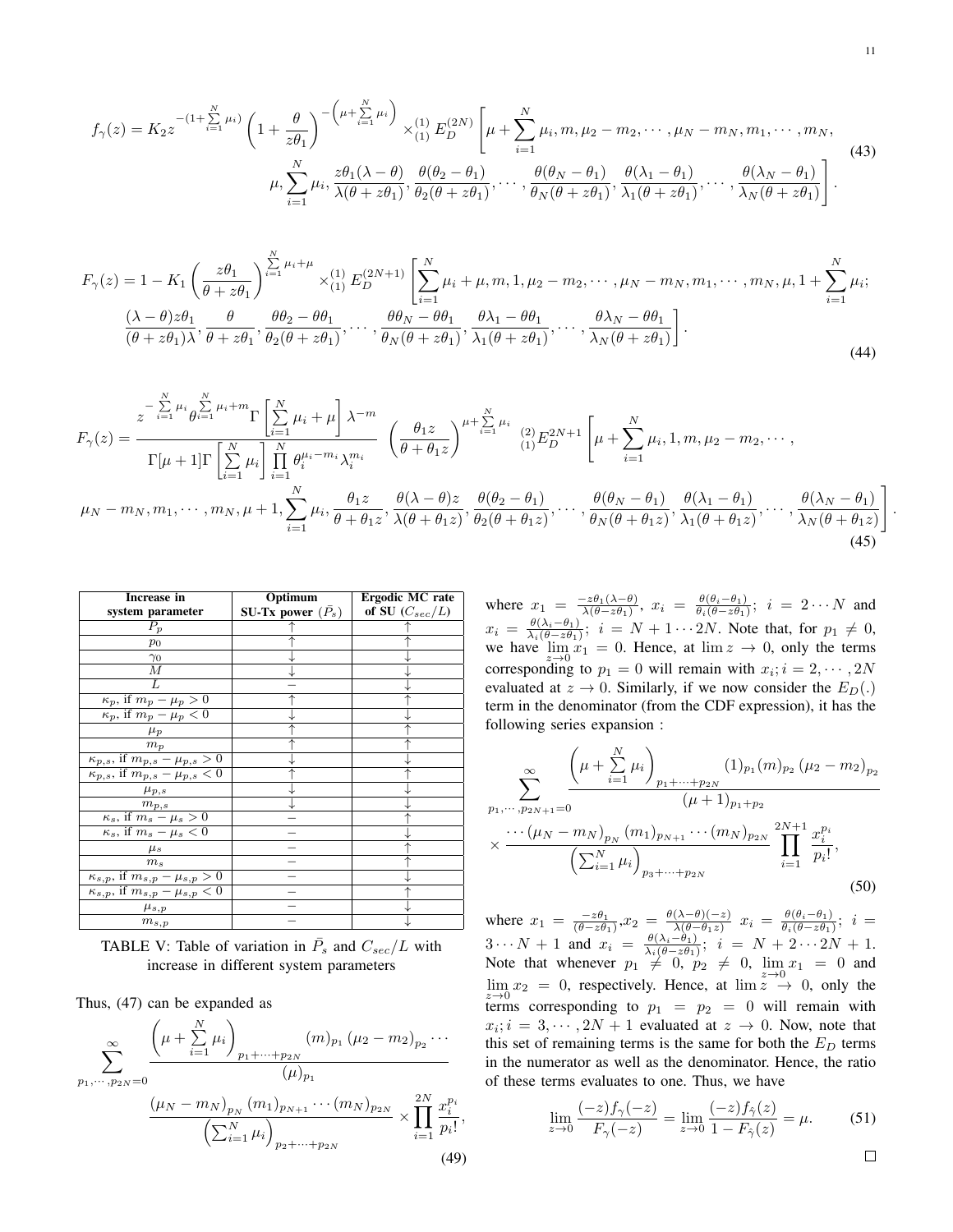Now we know that the asymptotic distribution of  $\hat{\gamma}_{\max}^K$  is a reversed Weibull distribution, hence we conclude that the asymptotic distribution of the minimum of K SIR RVs ( $\gamma_{\rm min}^K$ ) is a Weibull distribution with shape parameter  $v = \mu$  and the shape parameter  $a_K$  as given in (9).

## APPENDIX B DERIVATION OF RATE OF CONVERGENCE

To prove the result in Theorem 2, we first define the  $\delta$ neighborhood of generalized pareto distribution (GPD) for a Weibull RV. Let the  $\delta$ -neighbourhood be denoted by  $Q_2(\delta)$  and the GPD for a Weibull RV be denoted by  $W_{\{2,\nu\}}$ . The Extreme Value Distributions (EVDs) lies in the  $\delta$  neighbourhood of one of three GPD  $W_{\{i,\nu\}}$ ;  $i = 1, 2, 3$  with  $\delta = 1$ .

**Definition 2.** δ-neighborhood  $Q_2(\delta)$  of the GPD  $W_{\{2,\nu\}}$  [66] is defined as  $Q_2(\delta) := \{F : \omega(F) < \infty \text{ and } F \text{ has a density}\}$ f on  $[z_0, \omega(F)]$  for some  $z_0 < \omega(F)$  such that for some shape parameter  $\nu > 0$  and some scale parameter  $a > 0$  on  $[z_0, \omega(F)]$ , we have,

$$
f(z) = \frac{1}{a} W'_{2,\nu} \left( \frac{z - \omega(F)}{a} \right) (1 + O((1 - W_{2,\nu}(z - \omega(F)))^{\delta}) \},\tag{52}
$$

where  $\omega(F) := \sup\{z \in \mathbb{R} : F(z) < 1\}.$  In fact the GPD for the Weibull distribution is defined in [66] as  $W_{2,\nu} = 1 - (-z)^{\nu}; -1 \le z \le 0$  and using this, (52) can be rewritten as

$$
f(z) = \frac{\nu}{a} \left( \frac{-z + \omega(F)}{a} \right)^{\nu - 1} \left( 1 + O(((-z + \omega(F))^{\nu})^{\delta}) \right).
$$
\n(53)

This definition says that, if a PDF f on  $[z_0, \omega(F)]$  for some  $z_0 < \omega(F)$  can be written in the form of (53), then the corresponding CDF F belongs to the  $\delta$ -neighborhood  $Q_2(\delta)$  of the Weibull distribution<sup>8</sup>. The PDF of the RV  $\hat{\gamma} = -\gamma$  from [51] is given by (54), where  $K_1 = \frac{\theta^{(m + \sum_{i=1}^{N} \mu_i)} \Gamma\left[\mu + \sum_{i=1}^{N} \mu_i\right]}{\Gamma N - \Gamma N}$  $\lambda^m \Gamma[\mu] \Gamma\left[\sum\limits_{i=1}^N \mu_i\right] \prod\limits_{i=1}^N \theta_i^{\mu_i-m_i} \lambda_i^{m_i}$ .

The  $E_D^{(2N)}(.)$  term in (54) has the following series expansion from [67]:

$$
\sum_{(1)}^{(1)} E_D^{(N)}[a, b_1, \cdots, b_N; c, c'; x_1, \cdots, x_N] =
$$
\n
$$
\sum_{p_1, \cdots, p_N=0}^{(1)} \frac{(a)_{p_1 + \cdots + p_N} \prod_{i=1}^N (b_i)_{p_i} \prod_{i=1}^N x_i^{p_i}}{(c)_{p_1}(c')_{p_2 + \cdots + p_N} p_1! \cdots p_N!}.
$$
\n(55)

Using the above series expansion, we rewrite (54) as

$$
f_{\gamma}(z) = K_1(-z)^{-\mu} \left(\frac{\theta_1}{\theta - z\theta_1}\right)^{\left(\mu + \sum_{i=1}^{N} \mu_i\right)}
$$

$$
\sum_{p_1, \dots, p_{2N} = 0}^{\infty} \frac{\left(\mu + \sum_{i=1}^{N} \mu_i\right)_{p_1 + \dots + p_{2N}}}{(\mu)_{p_1}} \times
$$

$$
\frac{(m)_{p_1} \prod_{i=2}^{N} (\mu_i - m_i)_{p_i} \prod_{i=N+1}^{2N} (m_i)_{p_i} \sum_{i=1}^{2N} z_i^{p_i}}{\left(\sum_{i=1}^{N} \mu_i\right)_{p_2 + \dots + p_{2N}}} (56)
$$

where  $z_1 = \frac{(\lambda - \theta)(-z)\theta_1}{\lambda(\theta - z\theta_1)}$  $\frac{\lambda(-\theta)(-z)\theta_1}{\lambda(\theta-z\theta_1)}, z_i = \frac{\theta(\theta_i-\theta_1)}{\theta_i(\theta-z\theta_1)}$  $\frac{\theta(\theta_i-\theta_1)}{\theta_i(\theta-z\theta_1)}$  for  $i \in \{2, \dots N\}$  and  $z_i = \frac{\theta(\lambda_i-\theta_1)}{\lambda_i(\theta-z\theta_1)}$  $\frac{\theta(\lambda_i - \theta_1)}{\lambda_i(\theta - z\theta_1)}$  for  $i \in \{N+1, \dots, 2N\}$ . We then expand the  $2N$  fold summation in (56) into three terms: the first term with all the iterating variables  $p_1, p_2, ..., p_{2N}$  taking the value zero, the second term with exactly one non-zero iterating variable and the third term with the rest. By expanding,  $(56)$  becomes the expression given in (60) where  $\rho = \mu + \sum_{n=1}^{N}$  $\sum_{i=1}$   $\mu_i$ . Now, the term  $\left(\frac{\theta}{\theta-z\theta_1}\right)^{p_j}$  present in  $Term\ b$  of (60) has the following series expansion:

$$
\left(\frac{\theta}{\theta - z\theta_1}\right)^{p_j} = 1 + \frac{p_j \theta_1}{\theta} z + \frac{\theta_1^2 (p_j + p_j^2)}{2\theta^2} z^2 + \frac{(2p_j + 3p_j^2 + p_j^3)\theta_1^3}{6\theta^3} z^3 + \mathcal{O}\left(z^4\right). \tag{57}
$$

Similarly, the term  $\left(\frac{-z\theta_1}{\theta-z\theta_1}\right)^{p_1}$  has the following series expansion :

$$
\left(\frac{-z\theta_1}{\theta - z\theta_1}\right)^{p_1} = \left(\frac{-z\theta_1}{\theta}\right)^{p_1} \left\{1 + \frac{p_1\theta_1 z}{\theta} + \frac{\theta_1^2 (p_1 + p_1^2) z^2}{2\theta^2} + \frac{\theta_1^3 (2p_1 + 3p_1^2 + p_1^3) z^3}{6\theta^3} + \mathcal{O}\left(z^4\right)\right\}.
$$
\n(58)

Thus, Term (a) will have all powers of  $z \ge 1$  and Term (b) will have all powers of  $z \geq 0$ . Similarly, we can see that Term 3 will have all powers of  $z \geq 2$ . Thus, we can rewrite the pdf expression as follows :

$$
f_Z(z) = K_1(-z)^{-\mu} \left( 1 + K_2(-z) + \mathcal{O}(-z)^2 \right) \tag{59}
$$

where  $K_2$  will be a term independent of z. Comparing (59) with (53) and substituting  $\omega(F) = 0$ , we can observe that the pdf of  $\hat{\gamma}$  belongs to the domain of attraction of the reversed Weibull distribution with  $\nu \times \delta = 1$ . Thus, we have  $\delta = \mu^{-1}$ .

Now that we have identified the  $\delta$  neighbourhood for  $F_{\gamma}(z)$ , we make use of the following lemma from [66] to conclude the proof.

**Lemma 2.** Suppose that the CDF F (of i.i.d. RVs  $z_1, \dots, z_K$ ) *is in the*  $\delta$  *neighborhood*  $Q_2(\delta)$  *of the GPD*  $W_{2,\nu}$  *then there obviously exist constant*  $a > 0$  *such that*  $f(z) =$  $\frac{1}{a}W'_{2,\nu}\left(\frac{z-\omega(F)}{a}\right)$  $\left(\frac{\omega(F)}{a}\right) \left(1+O((1-W_{2,\nu}(z-\omega(F)))^{\delta}\right) \} W_{2,\nu}(z))^{\delta})$ 

<sup>&</sup>lt;sup>8</sup>For a real or complex valued function  $g_1(x)$  and a strictly positive real valued function  $g_2(x)$  both defined on some unbounded subset of  $\mathbb{R}^+$ , we say  $g_1(x) = O(g_2(x))$ , iff  $\exists M \in \mathbb{R}^+$  and  $x_0 \in \mathbb{R}$  such that,  $|g_1(x)| \le$  $M g_2(x) \,\forall x \geq x_0.$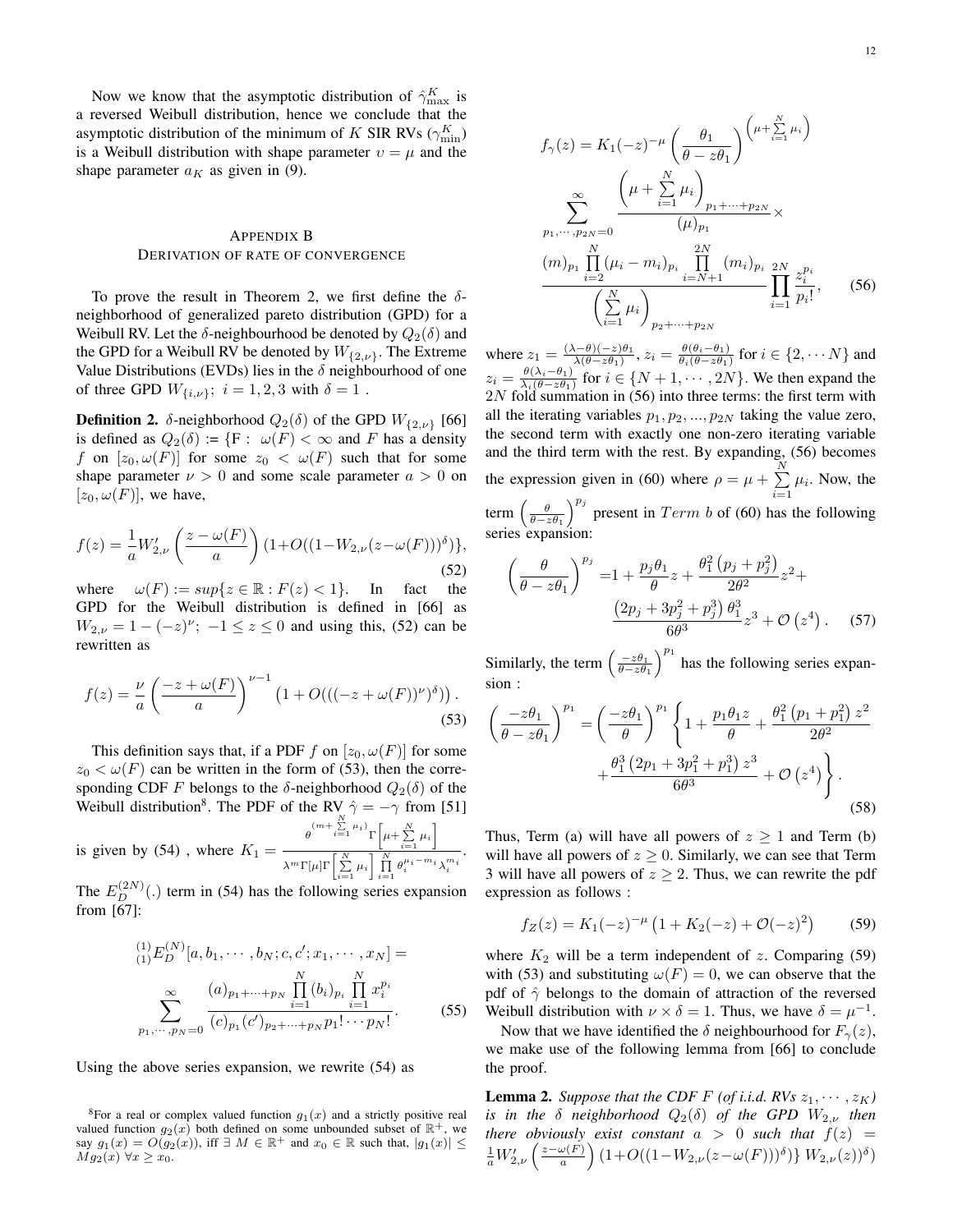$$
f_{\gamma}(z) = K_1(-z)^{-\mu} \left(\frac{\theta_1}{\theta - z\theta_1}\right)^{\left(\mu + \sum\limits_{i=1}^{N} \mu_i\right)} \times_{(1)}^{(1)} E_D^{(2N)} \left[\mu + \sum\limits_{i=1}^{N} \mu_i, m, \mu_2 - m_2, \cdots, \mu_N - m_N, m_1, \cdots, m_N; \mu_1, \cdots, \mu_N\right]
$$

$$
\mu, \sum_{i=1}^{N} \mu_i; \frac{-z\theta_1(\lambda - \theta)}{\lambda(\theta - z\theta_1)}, \frac{\theta(\theta_2 - \theta_1)}{\theta_2(\theta - z\theta_1)}, \cdots, \frac{\theta(\theta_N - \theta_1)}{\theta_N(\theta - z\theta_1)}, \frac{\theta(\lambda_1 - \theta_1)}{\lambda_1(\theta - z\theta_1)}, \cdots, \frac{\theta(\lambda_N - \theta_1)}{\lambda_N(\theta - z\theta_1)}\right].
$$
(54)



*for all z in the left neighborhood of*  $\omega(W_{2,\nu})$ *. Consequently we have,*

$$
\sup_{B \in \mathbb{B}} \left| \mathbb{P}\left( \left( \left( \frac{M_K}{a} \right) / K^\nu \right) \in B \right) - G_\nu(B) \right| = O\left( \left( \frac{1}{K} \right)^{\delta} + \frac{1}{K} \right), \quad (61)
$$

*where*  $\mathbb B$  *denotes the Borel*  $\sigma$  *algebra on*  $\mathbb R$  *and*  $M_K =$  $\max\{z_1, \cdots, z_K\}.$ 

Since the CDF  $F_{\gamma}(z)$  belongs to the  $\delta$  neighborhood of  $Q_2(\delta)$ , by the previous lemma, the rate of convergence is  $O\left(\left(\frac{1}{K}\right)^{\delta}+\frac{1}{K}\right)$  with  $\delta=\mu^{-1}$ .

#### **REFERENCES**

- [1] D. Datla, A. M. Wyglinski, and G. J. Minden, "A spectrum surveying framework for dynamic spectrum access networks," *IEEE Trans. on Veh. Tech.*, vol. 58, no. 8, pp. 4158–4168, Oct 2009.
- [2] J. Wang, M. Ghosh, and K. Challapali, "Emerging cognitive radio applications: A survey," *IEEE Commun. Mag.*, vol. 49, no. 3, pp. 74–81, March 2011.
- [3] Y. Liang, K. Chen, G. Y. Li, and P. Mahonen, "Cognitive radio networking and communications: an overview," *IEEE Trans. on Veh. Tech.*, vol. 60, no. 7, pp. 3386–3407, Sep. 2011.
- [4] A. Goldsmith, S. A. Jafar, I. Maric, and S. Srinivasa, "Breaking spectrum gridlock with cognitive radios: an information theoretic perspective," *Proc. of the IEEE*, vol. 97, no. 5, pp. 894–914, May 2009.
- [5] N. I. Miridakis, T. A. Tsiftsis, and G. C. Alexandropoulos, "Mimo underlay cognitive radio: Optimized power allocation, effective number of transmit antennas and harvest-transmit tradeoff," *IEEE Trans. Green Commun. Netw.*, vol. 2, no. 4, pp. 1101–1114, 2018.
- [6] Q. Zhao and B. M. Sadler, "A survey of dynamic spectrum access," *IEEE Sig. Proc. Mag.*, vol. 24, no. 3, pp. 79–89, May 2007.
- [7] M. G. Khoshkholgh, K. Navaie, and H. Yanikomeroglu, "Access strategies for spectrum sharing in fading environment: overlay, underlay, and mixed," *IEEE Trans. on Mob. Comput.*, vol. 9, no. 12, pp. 1780–1793, Dec 2010.
- [8] A. Patel, M. Z. A. Khan, S. N. Merchant, U. B. Desai, and L. Hanzo, "The achievable rate of interweave cognitive radio in the face of sensing errors," *IEEE Access*, vol. 5, pp. 8579–8605, 2017.
- [9] A. Patel, M. Z. A. Khan, S. Merchant, U. Desai, and L. Hanzo, "How many cognitive channels should the primary user share?" *IEEE Wireless Commun.*, no. 99, pp. 1–8, 2018.
- [10] Y. Zou, B. Champagne, W.-P. Zhu, and L. Hanzo, "Relay-selection improves the security-reliability trade-off in cognitive radio systems," *IEEE Trans. Commun.*, vol. 63, no. 1, pp. 215–228, 2015.
- [11] X. Ding, Y. Zou, G. Zhang, X. Chen, X. Wang, and L. Hanzo, "The security-reliability tradeoff of multiuser scheduling aided energy harvesting cognitive radio networks," *IEEE Trans. Commun.*, 2019.
- [12] R. Zhang, "On peak versus average interference power constraints for protecting primary users in cognitive radio networks," *IEEE Trans. on Wireless Commun.*, vol. 8, no. 4, pp. 2112–2120, April 2009.
- [13] H. A. Suraweera, P. J. Smith, and M. Shafi, "Capacity limits and performance analysis of cognitive radio with imperfect channel knowledge," *IEEE Trans. on Veh. Tech.*, vol. 59, no. 4, pp. 1811–1822, May 2010.
- [14] Z. Rezki and M. Alouini, "Ergodic capacity of cognitive radio under imperfect channel-state information," *IEEE Trans. Veh. Tech.*, vol. 61, no. 5, pp. 2108–2119, Jun 2012.
- [15] X. Kang, R. Zhang, Y. Liang, and H. K. Garg, "Optimal power allocation strategies for fading cognitive radio channels with primary user outage constraint," *IEEE J. Sel. Areas Commun.*, vol. 29, no. 2, pp. 374–383, February 2011.
- [16] P. J. Smith, P. A. Dmochowski, H. A. Suraweera, and M. Shafi, "The effects of limited channel knowledge on cognitive radio system capacity," *IEEE Trans. Veh. Tech.*, vol. 62, no. 2, pp. 927–933, Feb 2013.
- [17] M. Hanif, H. Yang, and M. Alouini, "Transmit antenna selection for power adaptive underlay cognitive radio With instantaneous interference constraint," *IEEE Trans. Commun.*, vol. 65, no. 6, pp. 2357–2367, June 2017.
- [18] A. Patel, M. Z. A. Khan, S. Merchant, U. B. Desai, and L. Hanzo, "Achievable rates of underlay-based cognitive radio operating under rate limitation," *IEEE Trans. Veh. Tech.*, vol. 65, no. 9, pp. 7149–7159, 2016.
- [19] L. Sibomana and H.-J. Zepernick, "Ergodic capacity of multiuser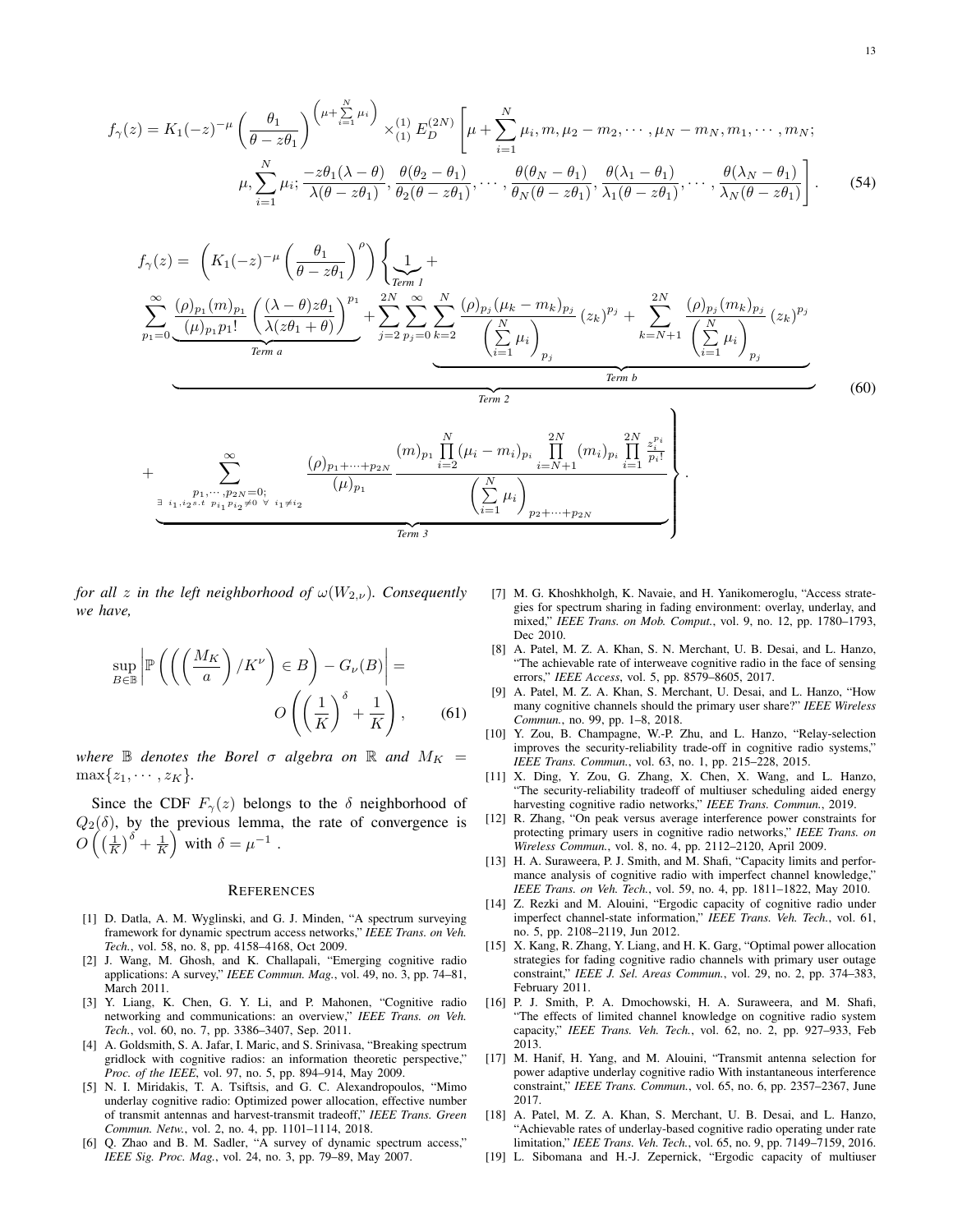scheduling in cognitive radio networks: analysis and comparison," *Wireless Communications and Mobile Computing*, vol. 16, no. 16, pp. 2759–2774, 2016.

- [20] Y. H. Al-Badarneh, C. N. Georghiades, and M. Alouini, "Asymptotic performance analysis of generalized user selection for interferencelimited multiuser secondary networks," *IEEE Trans. Cog. Commun. and Netw.*, pp. 1–1, 2019.
- [21] C.-S. Chang, "Stability, queue length, and delay of deterministic and stochastic queueing networks," *IEEE Trans. Autom. Control*, vol. 39, no. 5, pp. 913–931, 1994.
- [22] Y. Wang, X. Tang, and T. Wang, "A unified gos and security provisioning framework for wiretap cognitive radio networks: A statistical queueing analysis approach," *IEEE Trans. Wireless Commun.*, vol. 18, no. 3, pp. 1548–1565, 2019.
- [23] Y. Zou, X. Li, and Y.-C. Liang, "Secrecy outage and diversity analysis of cognitive radio systems," *IEEE J. Sel. Areas Commun.*, vol. 32, no. 11, pp. 2222–2236, 2014.
- [24] H. Lei, C. Gao, I. S. Ansari, Y. Guo, Y. Zou, G. Pan, and K. A. Qaraqe, "Secrecy outage performance of transmit antenna selection for mimo underlay cognitive radio systems over nakagami-m channels," *IEEE Trans. on Veh. Tech.*, vol. 66, no. 3, pp. 2237–2250, 2016.
- [25] M. Bouabdellah, F. El Bouanani, and H. Ben-Azza, "Secrecy outage probability in cognitive radio networks subject to rayleigh fading channels," in *2018 Int. Conf. Adv. Commun. Tech. Netw. (CommNet)*. IEEE, 2018, pp. 1–5.
- [26] M. Yacoub, "The  $\kappa$ - $\mu$  distribution and the  $\eta$ - $\mu$  distribution," *IEEE Antennas and Propagat. Mag.*, vol. 49, no. 1, pp. 68–81, Feb 2007.
- [27] J. F. Paris, "Statistical characterization of κ−µ shadowed fading," *IEEE Trans. Veh. Tech.*, vol. 63, no. 2, pp. 518–526, 2014.
- [28] S. L. Cotton, "Human body shadowing in cellular device-to-device communications: channel modeling using the shadowed  $\kappa-\mu$  fading model," *IEEE Journal of Sel. Topics in Comm.*, vol. 33, no. 1, pp. 111– 119, Jan 2015.
- [29] L. Moreno-Pozas, F. J. Lopez-Martinez, J. F. Paris, and E. Martos-Naya, "The  $\kappa-\mu$  shadowed fading model: unifying the  $\kappa-\mu$  and  $\eta-\mu$ distributions," *IEEE Trans. Veh. Tech.*, vol. 65, no. 12, pp. 9630–9641, Dec 2016.
- [30] C. Garca-Corrales, F. J. Caete, and J. F. Paris, "Capacity of  $\kappa \mu$ shadowed fading channels," *International Journal of Antennas and Propagation*, 2014.
- [31] J. Zhang, L. Dai, W. H. Gerstacker, and Z. Wang, "Effective capacity of communication systems over  $\kappa-\mu$  shadowed fading channels," *Electron*. *Lett.*, vol. 51, no. 19, pp. 1540–1542, 2015.
- [32] C. Chen, M. Shu, Y. Wang, and C. Zhang, "Outage probability analysis for MRC in  $\kappa$ - $\mu$  shadowed fading channels with co-channel interference," in *IEEE Int. Conf. on Info. and Autom.*, Aug 2016, pp. 270–275.
- [33] X. Li, J. Li, L. Li, J. Jin, J. Zhang, and D. Zhang, "Effective rate of MISO systems over  $\kappa$  -  $\mu$  shadowed fading channels," *IEEE Access*, vol. 5, pp. 10 605–10 611, 2017.
- [34] J. Zhang, X. Chen, K. P. Peppas, X. Li, and Y. Liu, "On high-order capacity statistics of spectrum aggregation systems over  $\kappa$ - $\mu$  and  $\kappa$  -  $\mu$ shadowed fading channels," *IEEE Trans. on Comm.*, vol. 65, no. 2, pp. 935–944, Feb 2017.
- [35] G. Chandrasekaran and S. Kalyani, "Performance analysis of cooperative spectrum sensing over  $\kappa - \mu$  shadowed fading," *IEEE Wireless Commun. Lett.*, vol. 4, no. 5, pp. 553–556, 2015.
- [36] V. A. Thomas, S. Kumar, S. Kalyani, M. El-Hajjar, K. Giridhar, and L. Hanzo, "Error vector magnitude analysis of fading SIMO channels relying on MRC reception," *IEEE Trans. Commun.*, vol. 64, no. 4, pp. 1786–1797, 2016.
- [37] D. Morales-Jimenez, J. F. Paris, and A. Lozano, "Outage probability analysis for MRC in  $\eta$ - $\mu$  fading channels with co-channel interference, *IEEE Commun. Lett.*, vol. 16, no. 5, pp. 674–677, May 2012.
- [38] J. F. Paris, "Outage Probability in  $\eta$ - $\mu/\eta$ - $\mu$  and  $\kappa$ - $\mu/\eta$ - $\mu$  interferencelimited Scenarios," *IEEE Trans. Commun.*, vol. 61, no. 1, pp. 335–343, January 2013.
- [39] N. Y. Ermolova and O. Tirkkonen, "Outage probability analysis in generalized fading channels with co-channel interference and background noise: η-µ/η-µ, η-µ/ κ-µ, and κ-µ/ η-µ scenarios," *IEEE Trans. Wireless Commun.*, vol. 13, no. 1, pp. 291–297, January 2014.
- [40] S. Kumar and S. Kalyani, "Coverage probability and rate for  $\kappa$ - $\mu$ / $\eta$ - $\mu$ fading channels in interference-limited scenarios," *IEEE Trans. Wireless Commun.*, vol. 14, no. 11, pp. 6082–6096, Nov 2015.
- [41] S. Kumar, G. Chandrasekaran, and S. Kalyani, "Analysis of outage probability and capacity for  $\kappa$ - $\mu$ /  $\eta$ - $\mu$  faded channel," *IEEE Commun. Lett.*, vol. 19, no. 2, pp. 211–214, Feb 2015.
- [42] J. Zhang, X. Li, I. S. Ansari, Y. Liu, and K. A. Qaraqe, "Performance analysis of dual-hop DF satellite relaying over  $\kappa - \mu$  shadowed fading channels," in *Proc. IEEE Wireless Commun. & Netw. Conf.* IEEE, 2017, pp. 1–6.
- [43] S. Parthasarathy and R. K. Ganti, "Coverage analysis in downlink poisson cellular network with κ-µ shadowed fading," *IEEE Wireless Commun. Lett.*, vol. 6, no. 1, pp. 10–13, Feb 2017.
- [44] S. Parthasarathy, S. Kumar, R. K. Ganti, S. Kalyani, and K. Giridhar, "Error vector magnitude analysis in generalized fading with co-channel interference," *IEEE Trans. Commun.*, vol. 66, no. 1, pp. 345–354, Jan 2018.
- [45] M. Srinivasan and S. Kalyani, "Secrecy capacity of  $\kappa \mu$  shadowed fading channels," *IEEE Commun. Lett.*, vol. 22, no. 8, pp. 1728–1731, Aug 2018.
- [46] S. Kumar and S. Kalyani, "Outage probability and rate for  $\kappa \mu$ shadowed fading in interference limited scenario," *IEEE Trans. Wireless Commun.*, vol. 16, no. 12, pp. 8289–8304, 2017.
- [47] B. Aghazadeh and M. Torabi, "Performance evaluation of multi-user diversity in a SIMO spectrum sharing system with reduced CSI load," *Digital Signal Processing*, vol. 72, pp. 160–170, 2018.
- [48] F. A. Khan, K. Tourki, M.-S. Alouini, and K. A. Qaraqe, "Performance analysis of an opportunistic multi-user cognitive network with multiple primary users," *Wireless Commun. Mob. Comput.*, vol. 15, no. 16, pp. 2004–2019, 2015.
- [49] D. Xu and Q. Li, "Resource allocation for cognitive radio with primary user secrecy outage constraint," *IEEE Sys. J.*, vol. 12, no. 1, pp. 893–904, 2016.
- [50] Y. Wang, P. Ren, Q. Du, and L. Sun, "Optimal power allocation for underlay-based cognitive radio networks with primary user's statistical delay qos provisioning," *IEEE Trans. Wireless Commun.*, vol. 14, no. 12, pp. 6896–6910, Dec 2015.
- [51] A. Subhash, M. Srinivasan, and S. Kalyani, "Asymptotic maximum order statistic for sir in κ–µ shadowed fading," *IEEE Trans. Commun.*, 2019.
- [52] T. W. Ban, W. Choi, B. C. Jung, and D. K. Sung, "Multi-user diversity in a spectrum sharing system," *IEEE Trans. Wireless Commun.*, vol. 8, no. 1, pp. 102–106, 2009.
- [53] C.-J. Chen and L.-C. Wang, "A unified capacity analysis for wireless systems with joint multiuser scheduling and antenna diversity in nakagami fading channels," *IEEE Trans. Commun.*, vol. 54, no. 3, pp. 469–478, 2006.
- [54] G. Song and Y. Li, "Asymptotic throughput analysis for channel-aware scheduling," *IEEE Trans. Commun.*, vol. 54, no. 10, pp. 1827–1834, 2006.
- [55] S. Kumar and S. Kalyani, "Errata to the paper Outage Probability and Rate for κ–µ Shadowed Fading in Interference Limited Scenario," *IEEE Trans. Wireless Commun.*, 2019.
- [56] "Code for evaluating fnd," http://faculty.smu.edu/rbutler/, Accessed: 2018 [Online].
- [57] Dapeng Wu and R. Negi, "Effective capacity: a wireless link model for support of quality of service," *IEEE Trans. Wireless Commun.*, vol. 2, no. 4, pp. 630–643, July 2003.
- [58] L. H. Ozarow and A. D. Wyner, "Wire-tap channel ii," *AT&T Bell Laboratories technical journal*, vol. 63, no. 10, pp. 2135–2157, 1984.
- [59] T. X. Quach, H. Tran, E. Uhlemann, G. Kaddoum, and Q. A. Tran, "Power allocation policy and performance analysis of secure and reliable communication in cognitive radio networks," *Wireless Networks*, vol. 25, no. 4, pp. 1477–1489, 2019.
- [60] D.-K. Jeong and D. Kim, "Power allocation and outage analysis for cognitive radio with jamming signal under primary secrecy outage constraint," in *2018 28th International Telecommunication Networks and Applications Conference (ITNAC)*. IEEE, 2018, pp. 1–6.
- [61] J. Ji and W. Chen, "Capacity analysis of multicast transmission schemes in a spectrum-sharing scenario," *IET Communications*, vol. 6, no. 17, pp. 2974–2979, 2012.
- [62] ITU-R, "Requirements related to technical performance for IMT-Advanced radio interface (s)," *International Telecommunications Union*, 2008.
- [63] S. Sesia, M. Baker, and I. Toufik, *LTE-the UMTS long term evolution: from theory to practice*. John Wiley & Sons, 2011.
- [64] E. J. Gumbel, *Statistics of extremes*. Courier Corporation, 2012.
- [65] L. De Haan and A. Ferreira, *Extreme value theory: an introduction*. Springer Science & Business Media, 2007.
- [66] M. Falk, J. Hüsler, and R.-D. Reiss, *Laws of small numbers: extremes and rare events*. Springer Science & Business Media, 2010.
- [67] H. Exton, "Multiple hypergeometric functions and applications," 1976.